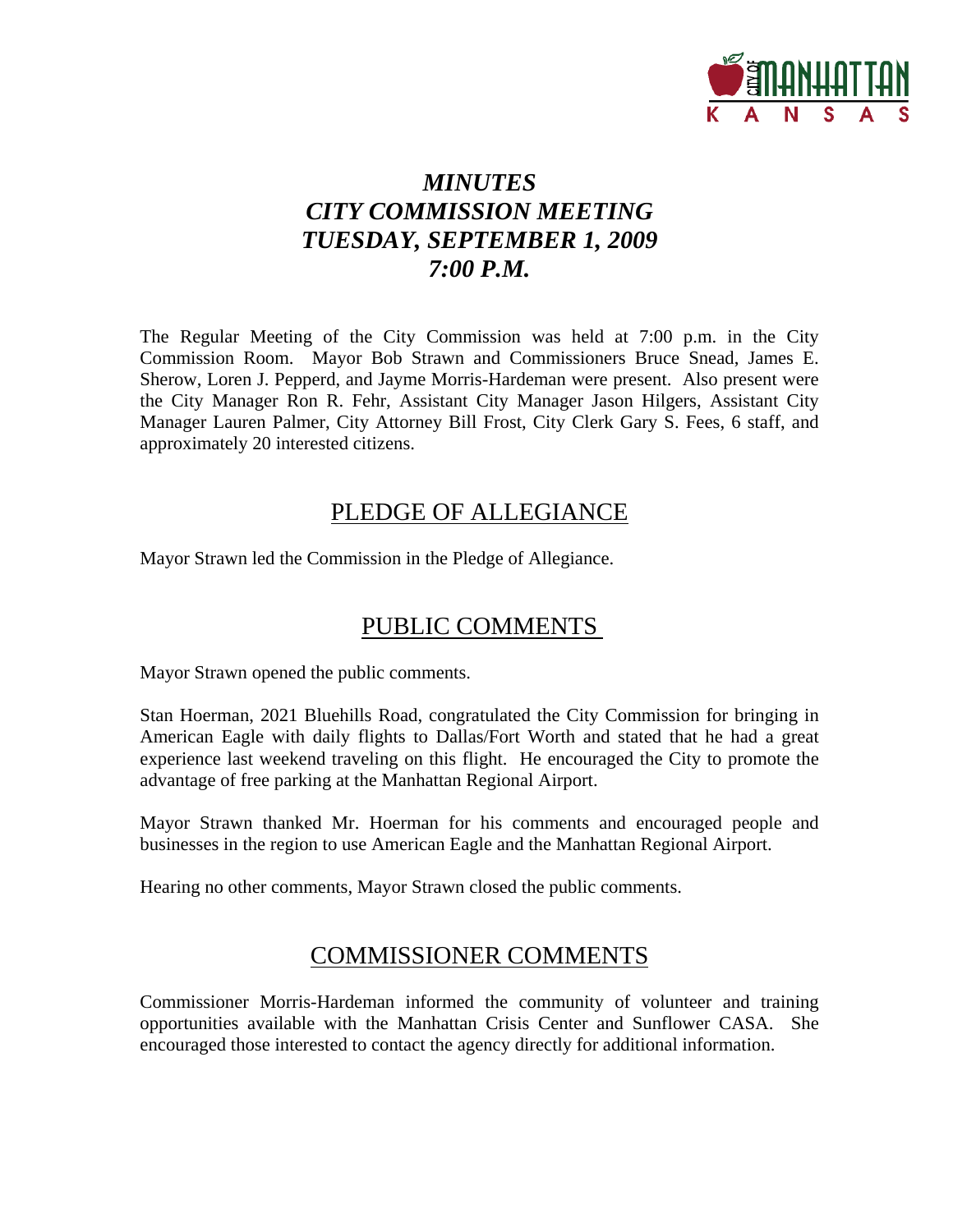# COMMISSIONER COMMENTS *(CONTINUED)*

Mayor Strawn provided information about the H1N1 flu outbreak and stated that pregnant women especially need to be cautious, as they are four times more likely to be impacted. He encouraged everyone to take preventative steps and stated that vaccines will be in short supply and will likely be limited to those in the most susceptible groups.

Mayor Strawn then informed the community that the Commission discussed during the Discussion/Briefing session concerns with drivers using handheld devices and sending text messages while driving. He asked citizens to contact a Commissioner if you have thoughts relating to texting and driving, as the item may be discussed in the near future whether to pass an ordinance prohibiting motorists from sending text messages while driving.

# CONSENT AGENDA

(\* denotes those items discussed)

#### **MINUTES**

The Commission approved the minutes of the Regular City Commission Meeting held Tuesday, August 18, 2009, and the Special City Commission Meeting held Tuesday, August 25, 2009.

#### **CLAIMS REGISTER NO. 2619**

The Commission approved Claims Register No. 2619 authorizing and approving the payment of claims from August 12, 2009, to August 25, 2009, in the amount of \$4,218,103.40.

#### **ORDINANCE NO. 6780 – ANNEX – GRAND CHAMPIONS**

The Commission approved Ordinance No. 6780 annexing Grand Champions Development, an approximate five-acre tract of land, generally located 630 feet south of the intersection of Grand Mere Parkway and Colbert Hills Drive along the east side of Grand Mere Parkway, based on conformance with the Comprehensive Plan, the Growth Vision, and the Capital Improvements Program.

#### **ORDINANCE NO. 6781 – REZONE – GRAND CHAMPIONS**

The Commission approved Ordinance No. 6781 rezoning Grand Champions Development from County R-PUD, Residential Planned Unit Development District, to R-3, Multiple-Family Residential District, based on the findings in the Staff Report and the recommendation of the Planning Board *(See Attachment No. 1)*.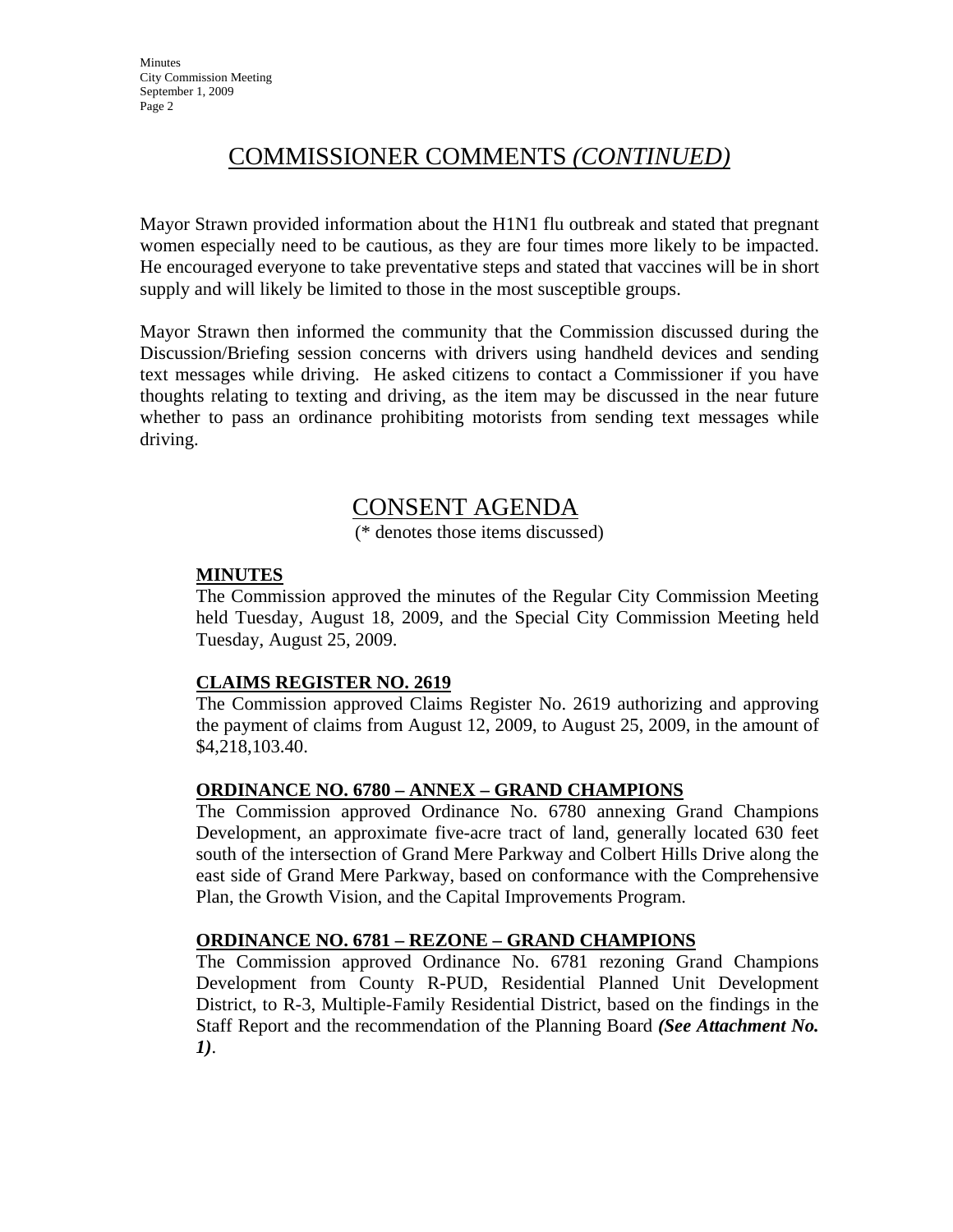# CONSENT AGENDA (*CONTINUED*)

### **NEGOTIATE CONTRACT – CONSULTANT – UPDATE TRANSIT IMPLEMENTATION PLAN**

The Commission approved the selection of TranSystems, of Kansas City, Missouri, to prepare an update of the *2001 Transit Implementation Plan* and authorized City Administration to negotiate a contract for services.

#### **AWARD CONTRACT - GRAND MERE VANESTA, UNIT 3 - SANITARY SEWER (SS0905), WATER (WA0902), AND STREET (ST0904) IMPROVEMENTS**

The Commission accepted the Engineer's Estimate in the amount of \$894,730.00 and awarded a construction contract in the amount of \$594,382.50 to Larson Construction, Inc., of Manhattan, Kansas, for Grand Mere Vanesta, Unit 3, Sanitary Sewer (SS0905), Water (WA0902), and Streets (ST0904).

### **AWARD CONTRACT – WASTEWATER TREATMENT PLANT AIR LINE REPAIR (SS0910)**

The Commission awarded a contract in the amount of \$39,275.00 to Walters-Morgan Construction, Inc., of Manhattan, Kansas, for the Wastewater Treatment Plant Air Line Repair project (SS0910).

#### **RESOLUTION NO. 090109-A – MAINTENANCE AGREEMENT – MCCALL ROAD AND US 24 INTERSECTION (ST0907)**

The Commission approved Resolution No. 090109-A authorizing the Mayor and City Clerk to execute an agreement with the Kansas Department of Transportation and Union Pacific Railroad Company for maintenance, operation, and installment of pedestrian and bicycle crossing at the intersection of McCall Road and US-24 (East Poyntz).

#### **BOARD APPOINTMENTS**

The Commission approved the following appointments by Mayor Strawn to the Parks and Recreation Advisory Board:

Re-appointment of Walt Pesaresi, 3039 Conrow, to a four-year USD 383 term. Mr. Pesaresi's term begins immediately, and will expire June 30, 2013.

Appointment of Susan Marshall, 2708 Stone Pine Circle, to fill the unexpired USD 383 term of Curt Herrman. Ms. Marshall's term begins immediately, and will expire June 30, 2011.

Commissioner Sherow moved to approve the consent agenda, as read. Commissioner Snead seconded the motion. On a roll call vote, motion carried 5-0.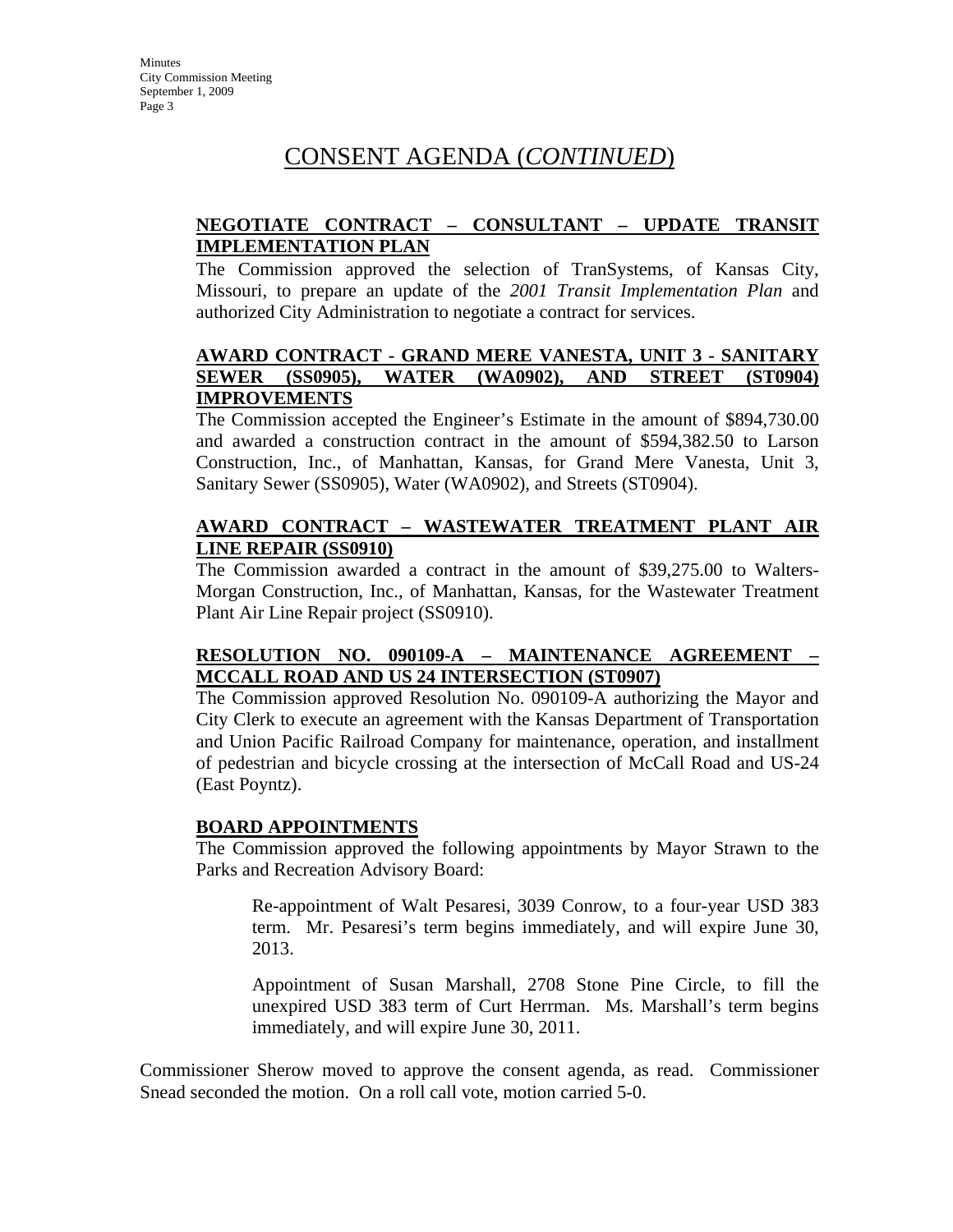# GENERAL AGENDA

#### **AGREEMENT FOR REPAYMENT OF EXISTING DEBT - FARRAR CORPORATION**

John Pagen, Manhattan Area Chamber of Commerce, presented background information and an overview of the item.

Lauren Palmer, Assistant City Manager, presented the proposed agreement with Farrar Corporation, repayment proposal, site consideration for Manhattan Day Care and Learning Center, and recommendation of the item. She then responded to questions from the Commission regarding Industrial Revenue Bonds used for Farrar Corporation, ownership of the land, congressional earmark for the day care center, and the location of the day care facility in the Manhattan Industrial Park.

Bill Frost, City Attorney, provided clarification on the item and the ownership of the land with the Industrial Revenue Bonds issued for Farrar Corporation.

Lauren Palmer, Assistant City Manager, responded to questions from the Commission regarding taxes received from the building and rates charged by Manhattan Day Care Center to their clients.

Joe Farrar, President, Farrar Corporation, informed the Commission that the City approached him with the idea for a day care center and it seemed reasonable, given the value of the land. He stated that his firm is dependent on the national economy and is discussing the transfer of 15 jobs from its Norwich facility to Manhattan. He said that the initial move of employees and equipment is a significant amount equal to or above the cost of the land being discussed. He then responded to questions from the Commission regarding the potential jobs that would be brought to Manhattan, the range of wages for those positions, potential noise concerns, and stated that if his grandchildren were attending day care, he would not have any concerns with the day care facility being near his business.

Ron Fehr, City Manager, responded to questions from the Commission and provided background information on the recruitment of Farrar Corporation coming to Manhattan and discussions with Mr. Farrar regarding the proposal.

Joe Farrar, President, Farrar Corporation, responded to questions from the Commission and stated that he talked with City Manager Fehr and representatives from the day care center and Commissioner Snead in separate discussions regarding the proposal.

Commissioner Snead provided information about meetings held regarding the ongoing concerns with day care issues related to site and Manhattan Day Care and Learning Center.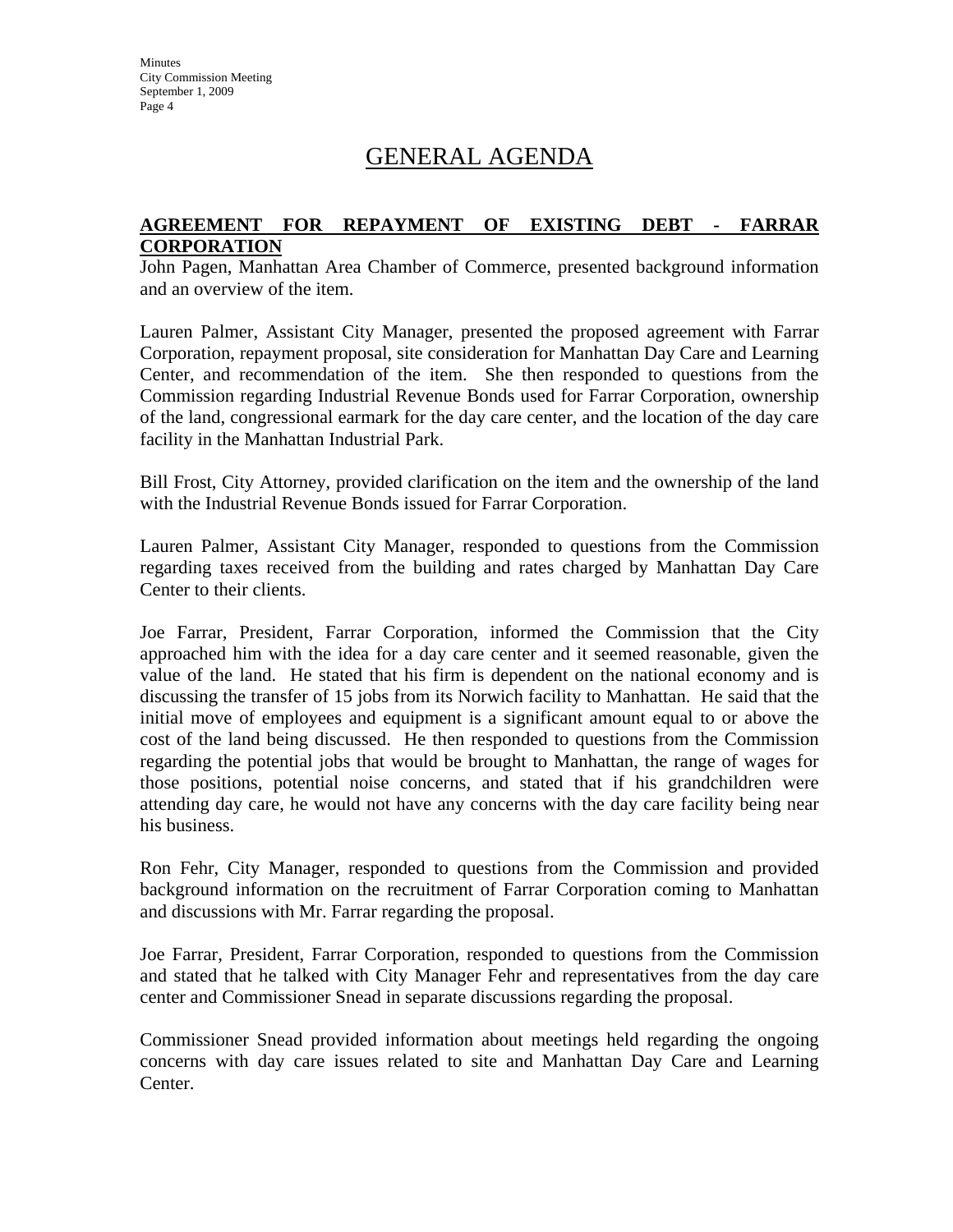#### **AGREEMENT FOR REPAYMENT OF EXISTING DEBT - FARRAR CORPORATION**

Lauren Palmer, Assistant City Manager, provided additional information on the steering committee formed and responded to questions from the Commission.

Mark Long, 2201 Blaker Street, informed the Commission that he appreciated the concerns for child care in the community and stated the consideration of land of Farrar Corporation should be considered delicately as the process is addressed.

Jeff Rosenow, President, Manhattan Day Care and Learning Center Board of Directors, informed the Commission that it was critical that the new facility maximize business efficiency and provide an appropriate learning environment. He asked that this opportunity be embraced and asked the Commission to look favorably on the item. He then responded to questions from the Commission regarding facility costs, transportation of clients, and facility expansion. He stated that they have exhausted their options for finding an affordable site for a new facility and responded to questions from the Commission.

Vincent Tracey, 304 Knoxberry Drive, asked about the tax status of the property and how soon construction of the facility would begin.

Alice Wagner, Manhattan Day Care and Learning Center Board of Directors, informed the Commission that the Board has worked hard to provide affordable day care and asked that the proposal be approved.

Mary DeLuccie, 430 Shelle Road, Coordinator of K-State Child Development Program, informed the Commission of the important needs for quality child care in our community and asked the Commission to support this idea. She stated the City has historically supported child care and this is an opportunity to develop a new center that meets the needs of our community. She then responded to questions from the Commission about the importance of early learning experiences for children and the location of a center being near workers.

Jan Miller, 3806 Emerald Circle, informed the Commission that she appreciated the past support provided to Manhattan Day Care for so many years and asked for the Commission to continue that support.

Hallie, registered nurse at Fort Riley, stated that child care is important in our community and voiced concerns to ensure that day care centers are offered similar opportunities and are adequately serving the community at the appropriate rates and meeting community needs.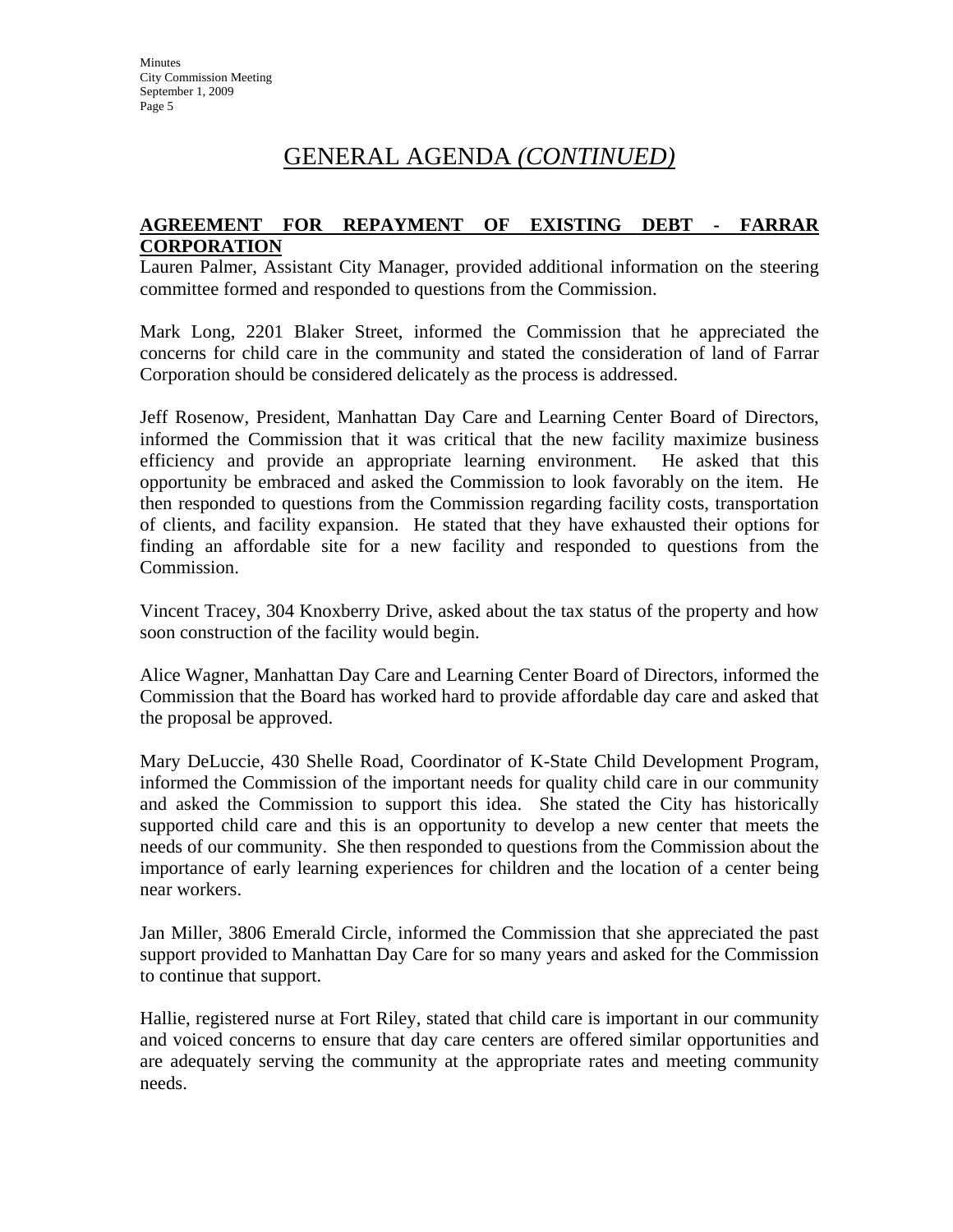#### **AGREEMENT FOR REPAYMENT OF EXISTING DEBT - FARRAR CORPORATION** *(CONTINUED)*

Commissioner Snead stated that last fall the Commission dealt with the financial crisis Manhattan Day Care and Learning Center faced and with the help of three entities, has provided the necessary support to sustain Manhattan Day Care over the next three years. He said that he has been publically engaged to assist Manhattan Day Care find a site and to enhance its fund-raising prospects. He stated that if Manhattan Day Care can't find a facility site, it would make it difficult for the Center to do fundraising. He said the site issue has to be resolved or the window starts to close on sustaining the existence of Manhattan Day Care.

After discussion, Commissioner Snead moved to authorize City Administration to finalize and the Mayor and City Clerk to execute a repayment agreement for the existing debt with Farrar Corporation. Commissioner Sherow seconded the motion.

Commissioner Sherow expressed his interest in the item and stated that even though the City doesn't own the title to the land, this would be similar to the City providing the Boys and Girls Club with a City-owned parking lot for its current facility. He voiced concern in wanting to see both objectives met with 15 new jobs added in our community and a new day care center facility.

Bill Frost, City Attorney, provided clarification on the item and proposed agreement with Farrar Corporation. He then responded to questions from the Commission regarding the agreement and job creation at the Manhattan Farrar facility.

Lauren Palmer, Assistant City Manager, provided additional information on the item.

Joe Farrar, President, Farrar Corporation, responded to questions from the Commission regarding the proposed agreement and stated that they are discussing and evaluating the economics and possibility of transferring people from its Norwich facility to Manhattan.

Bill Frost, City Attorney, provided additional information on the proposed agreement.

Commissioner Morris-Hardeman thanked all parties for being creative and stated that the City has a long-term commitment to quality day care. She stressed the importance for children to receive quality childcare and early learning experiences.

Commissioner Sherow stated that the City is not building a day care center, but providing an economic development agreement for a land transfer to occur that will provide an opportunity for a new day care center to be built.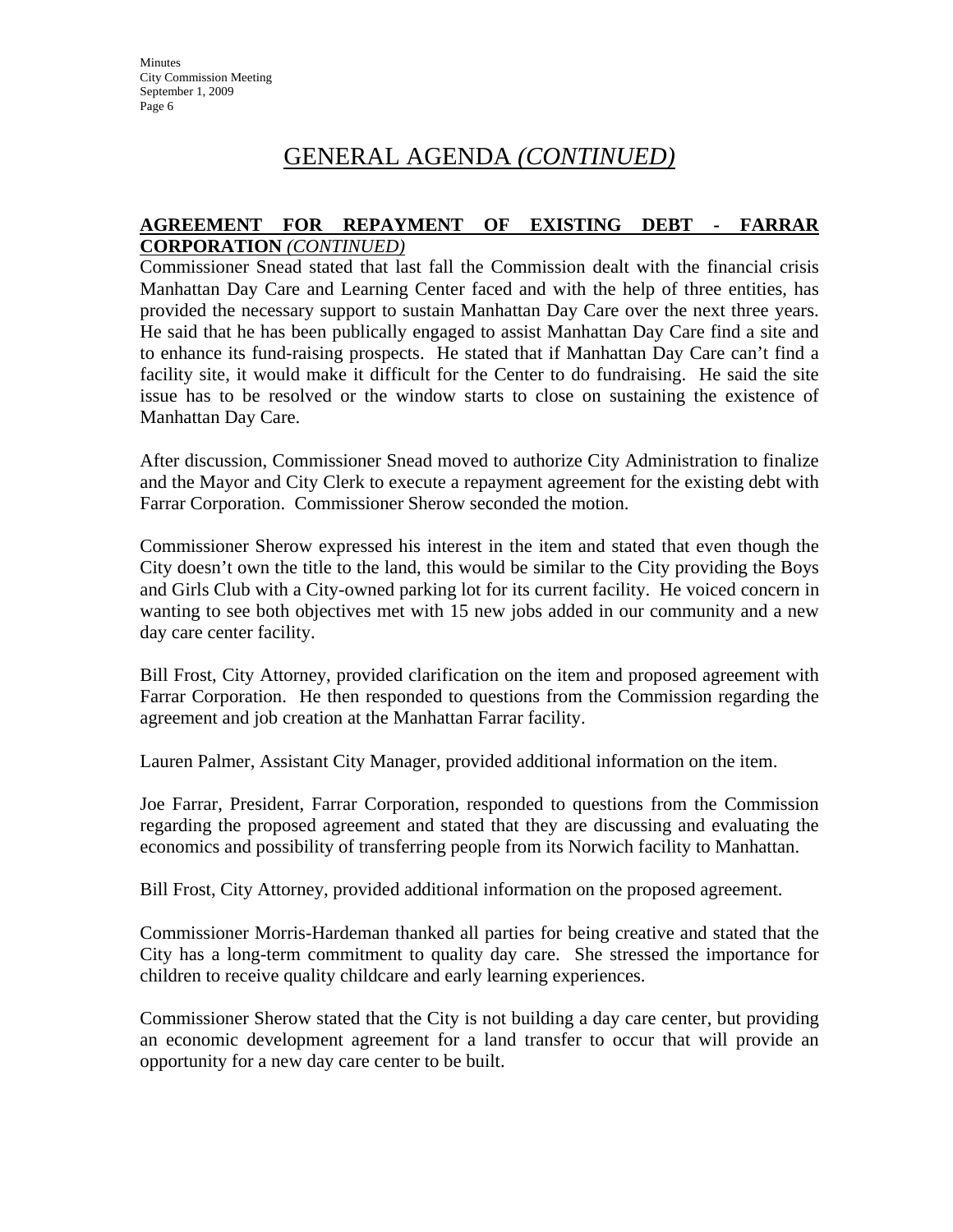#### **AGREEMENT FOR REPAYMENT OF EXISTING DEBT - FARRAR CORPORATION** *(CONTINUED)*

Ron Fehr, City Manager, and Lauren Palmer, Assistant City Manager, responded to questions from the Commission regarding the property tax abatement provided to Farrar Corporation.

Mayor Strawn stated that the prior funding the City provided to Manhattan Day Care was to spur a private fundraising campaign that would actually obtain the site and that much of this should be through private funding. He voiced concern that every social service activity that comes before this Commission is going to pass and that we are running people out of Manhattan because they can't afford to live in Manhattan.

After additional discussion, on a roll call vote, motion carried 3-2, with Mayor Strawn and Commissioner Pepperd voting against the motion.

#### **FIRST READING - AMEND LOT 2, MCCALL CATS COMMERCIAL PLANNED UNIT DEVELOPMENT AND ORDINANCE NO. 6705**

Eric Cattell, Assistant Director for Planning, presented the item and responded to questions from the Commission.

Dale Houdeshell, Director of Public Works, provided additional information on the sidewalk and pedestrian linkages.

Ron Fehr, City Manager, and Eric Cattell, Assistant Director for Planning, provided additional information on the item and responded to questions from the Commission regarding cross walks and driveways along McCall Road.

Jeff Hancock, Sloan, Meier and Hancock, provided additional information on the sidewalks and future connections along McCall Road.

After discussion, Commissioner Snead moved to approve first reading of an ordinance amending Lot 2, McCall Cats Commercial Planned Unit Development, generally located west of the intersection of McCall Road and Hayes Drive along the north side of McCall Road, for a proposed restaurant, and Ordinance No. 6705, based on the findings in the Staff Report, with the one condition of approval, as recommended by the Manhattan Urban Area Planning Board *(See Attachment No. 2)*. Commissioner Morris-Hardeman seconded the motion. On a roll call vote, motion carried 4-0, with Mayor Strawn abstaining from the item.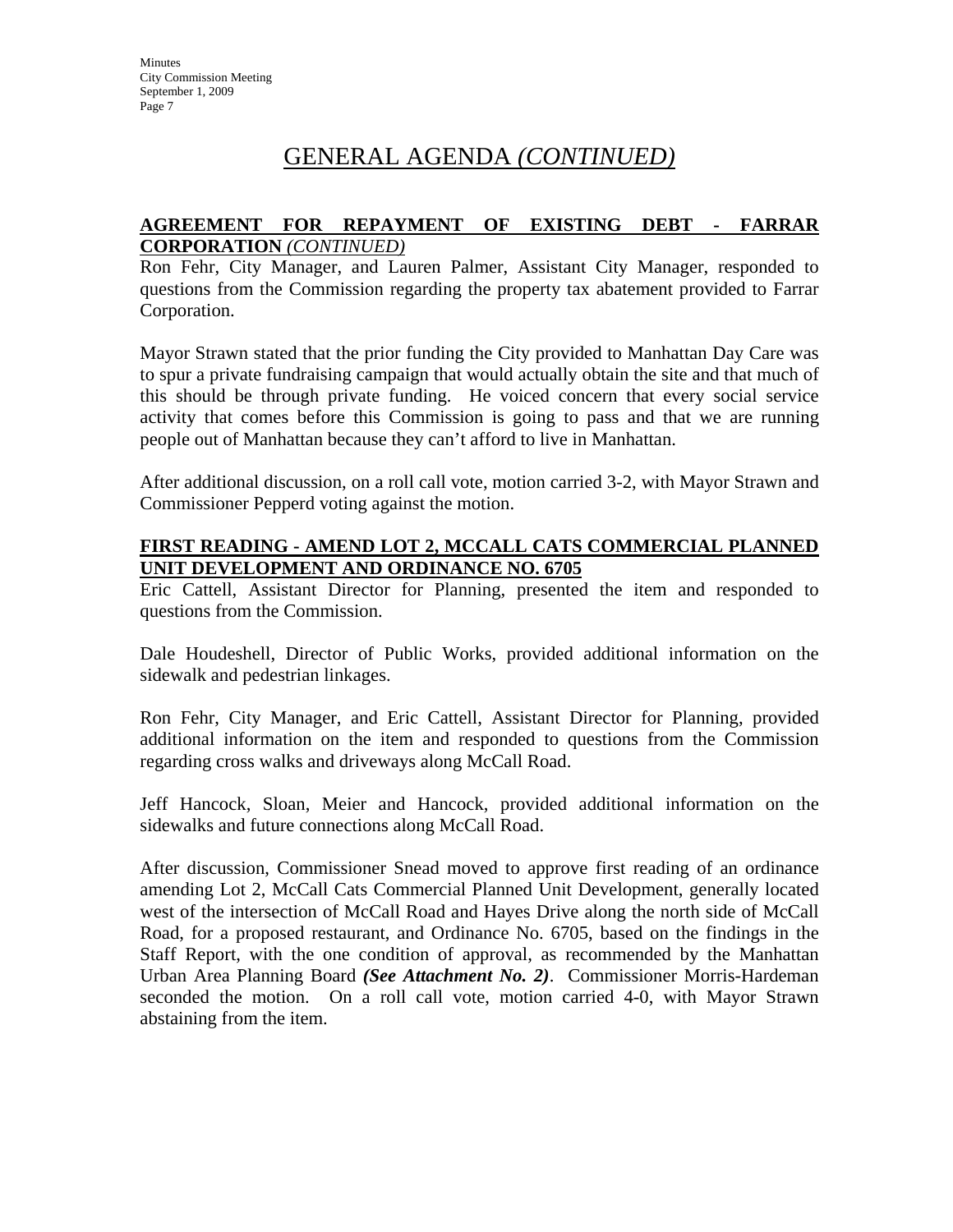### **FIRST READING - ALLOW SALE OF ALCOHOLIC LIQUOR AND CEREAL MALT BEVERAGE ON SUNDAYS AND SPECIFIED HOLIDAYS**

Brian Williams, Assistant to the City Manager, presented the item. He then answered questions from the Commission regarding hours of operation and the option for businesses to be open on Sundays.

Stan Hoerman, 2021 Bluehills Road, voiced concern that this proposal would erode the quality of life that we appreciate in Manhattan and was opposed to making alcohol more accessible and asked that Sunday liquor sales not be approved.

Brian Williams, Assistant to the City Manager, responded to questions from the Commission regarding the proposed ordinance.

After discussion, Commissioner Sherow moved to approve first reading of an ordinance expanding the days of sale at retail of both cereal malt beverages and alcoholic liquor, in the original package, on any Sunday, except Easter, between the hours of 12 noon and 8 p.m. Commissioner Snead seconded the motion. On a roll call vote, motion carried 5-0.

### **WAIVE FEE REQUEST - MANHATTAN-OGDEN U.S.D. 383**

Brad Claussen, Building Official, presented the item. He then responded to questions on the allocation of time to accomplish these inspections.

Ron Fehr, City Manager, provided additional information on the request.

Bob Seymour, U.S.D. 383, informed the Commission that the projects and plans will be sequential and could possibly expand over a four year period.

After discussion, Commissioner Sherow moved to approve the request from Manhattan-Ogden USD 383 to conduct plan review and inspections of the school district bond projects but waive associated building permit fees. Commissioner Pepperd seconded the motion. On a roll call vote, motion carried 5-0.

#### **APPOINT CITY COMMISSION REPRESENTATIVE - CHAMBER BOARD**

Mayor Strawn provided background information on the request that was discussed during the August 18, 2009, Commission meeting and reiterated his position that the City's Code of Ethics policy guided his decision to not participate as an ex-officio member of the Manhattan Chamber Board.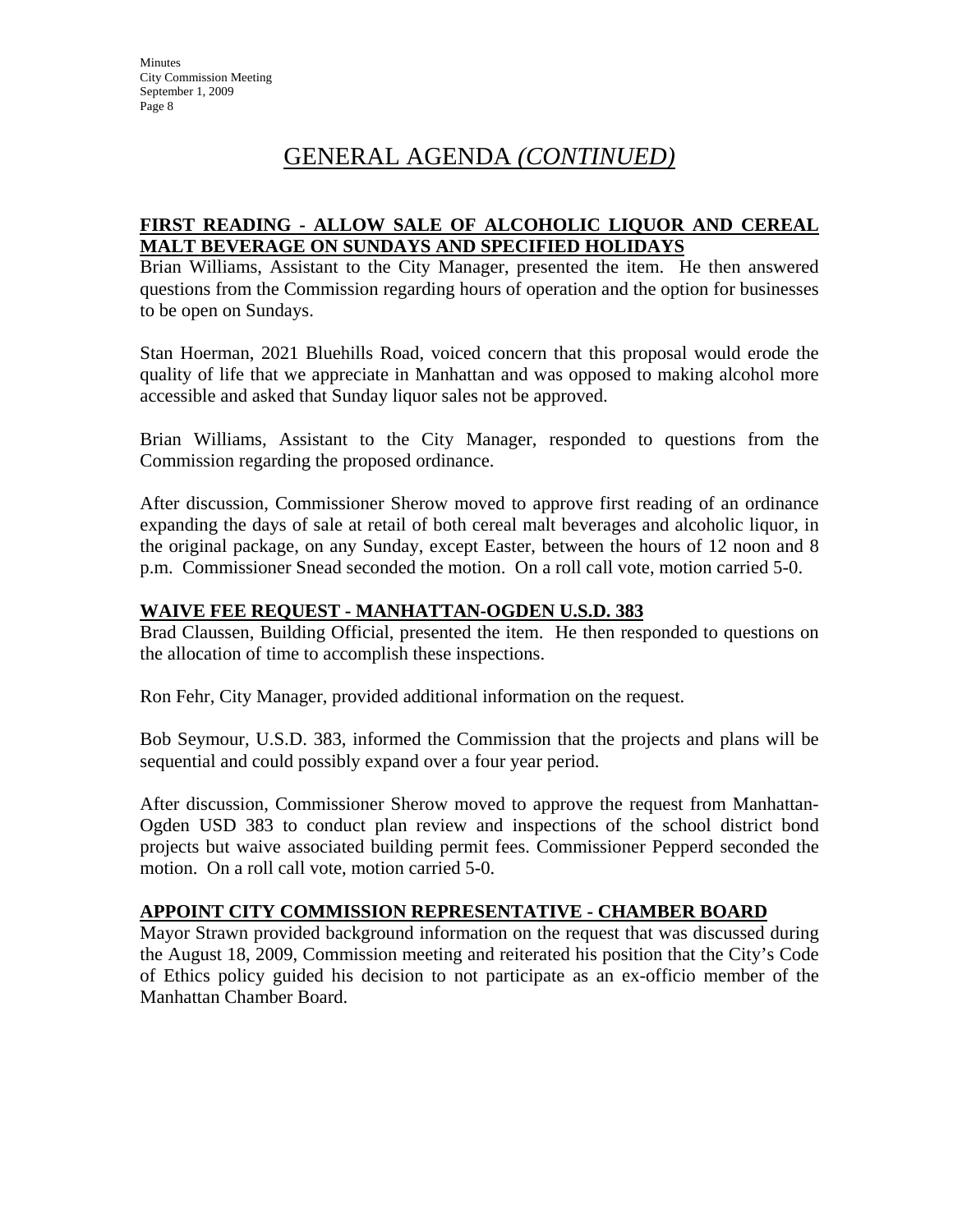#### **APPOINT CITY COMMISSION REPRESENTATIVE - CHAMBER BOARD** *(CONTINUED)*

Commissioner Snead stated that the Mayor typically holds the role of ex-officio member of the Chamber Board and as the current Mayor Pro-Tem and when serving as Mayor next April, he planned to take that important role and asked if another Commissioner would be willing to fill that role on an interim basis until next April. He asked if Commissioner Pepperd would be willing to serve on the Chamber Board in this timeframe, since he has served on the Chamber Board in the past.

Commissioner Pepperd stated that he has served on the Chamber Board in the past and agreed with the position of Mayor Strawn; however, he but would accept serving as an exofficio member on the Chamber Board.

After discussion, Commissioner Snead moved to appoint Commissioner Pepperd to serve as liaison to the Manhattan Area Chamber of Commerce Board of Directors. Commissioner Sherow seconded the motion.

Vincent Tracey, 304 Knoxberry Drive, informed the Commission that while serving in the military there was a code of ethics and stated that a Commissioner served on the Chamber Board prior to adopting a Code of Ethics policy. He asked the Commission to consider appointing another City employee to sit in lieu of a Commissioner and to show the public that your rules apply to you as well.

Jane Clark, 2909 Tattarax Drive, stated that the Code of Ethics presents to the public the possibility of collusion between the two entities. She asked that if Commissioner Pepperd is more than qualified to sit in the position on an interim basis, why not have him serve full time instead of until the end of Mayor Strawn's term as Mayor.

Commissioner Snead said every previous Mayor has traditionally served in the capacity of ex-officio to the Chamber Board, but there is nothing that precludes it from being the Mayor or Mayor Pro-Tem. He stated that he is comfortable serving on the Chamber Board in this capacity during his term as Mayor.

Commissioner Pepperd stated that he understands the position that Mayor Strawn has taken on this matter and that he has served on the Chamber Board before. He then responded to questions from Mayor Strawn that he would represent the City Commission, report back to the City Commission, and would recuse himself from confidential or financial Chamber Board information.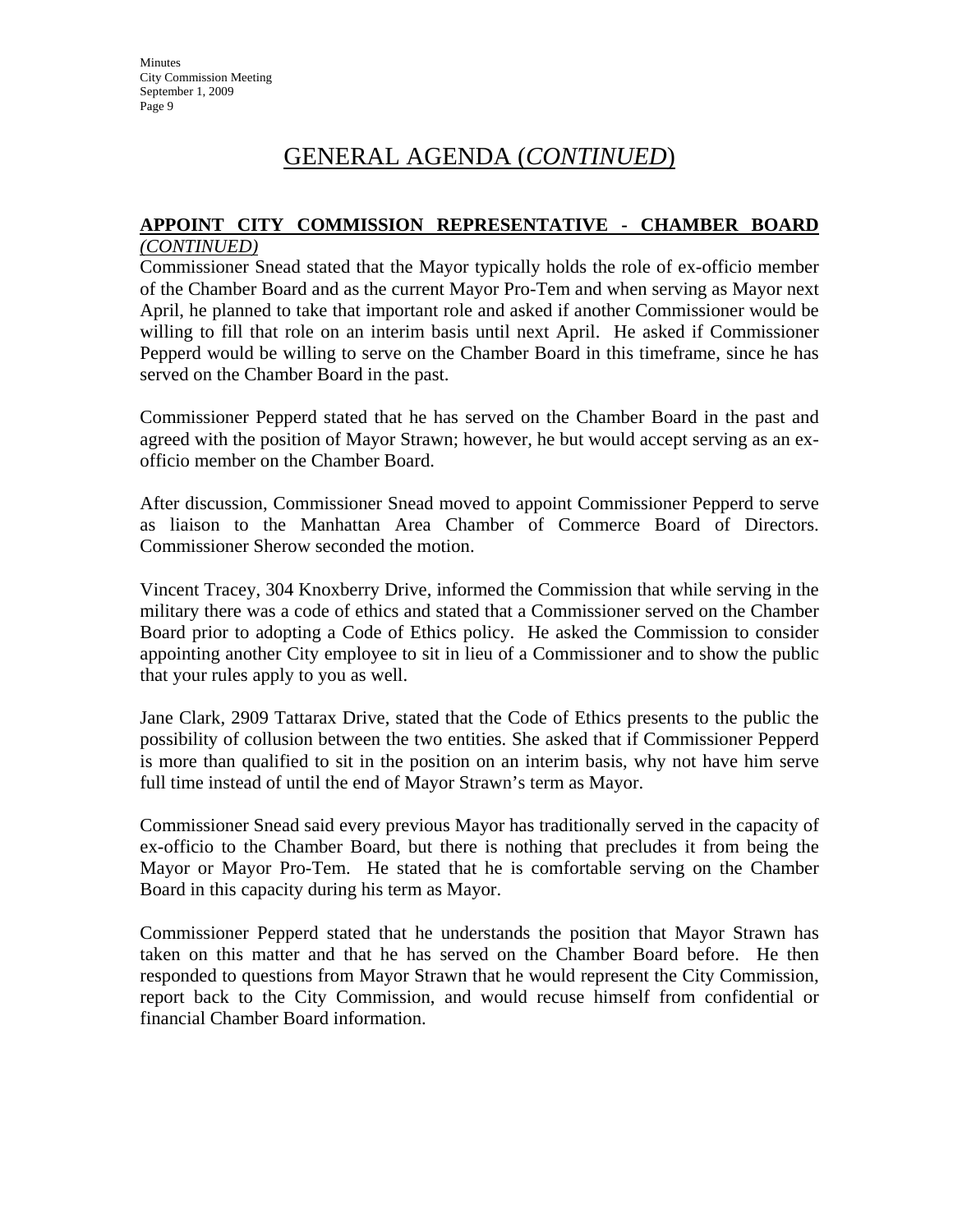Minutes **City Commission Meeting** September 1, 2009 Page 10

## GENERAL AGENDA (CONTINUED)

#### APPOINT CITY COMMISSION REPRESENTATIVE - CHAMBER BOARD (CONTINUED)

Linda Weis, Chairman of Board, Manhattan Area Chamber of Commerce, informed the Commission that the ex-officio position is a non-voting position and attendance is not required; however, ex-officio members are usually in attendance. She stated that exofficio members provide a maximum of two minute reports to the Chamber Board and do not participate in voting. She then responded to questions from the Commission and stated that she and the Chamber Board members appreciate the information shared, firsthand, from the ex-officio members.

Commissioner Sherow stated his position and provided clarification to a recent letter to the editor regarding his former service as a Board Member on the Downtown Manhattan Inc., with full voting rights and policy making capacity, of which, he resigned when he became a City Commissioner. He stated that it is appropriate for Commissioner representation to attend as an ex-officio, non-voting member on the Chamber Board.

After additional discussion of the Commission, on a roll call vote, motion carried 3-1, with Mayor Strawn voting against the motion and Commissioner Pepperd abstaining from the motion.

#### **ADJOURNMENT**

At 9:45 p.m. the Commission adjourned.

MMC, City Clerk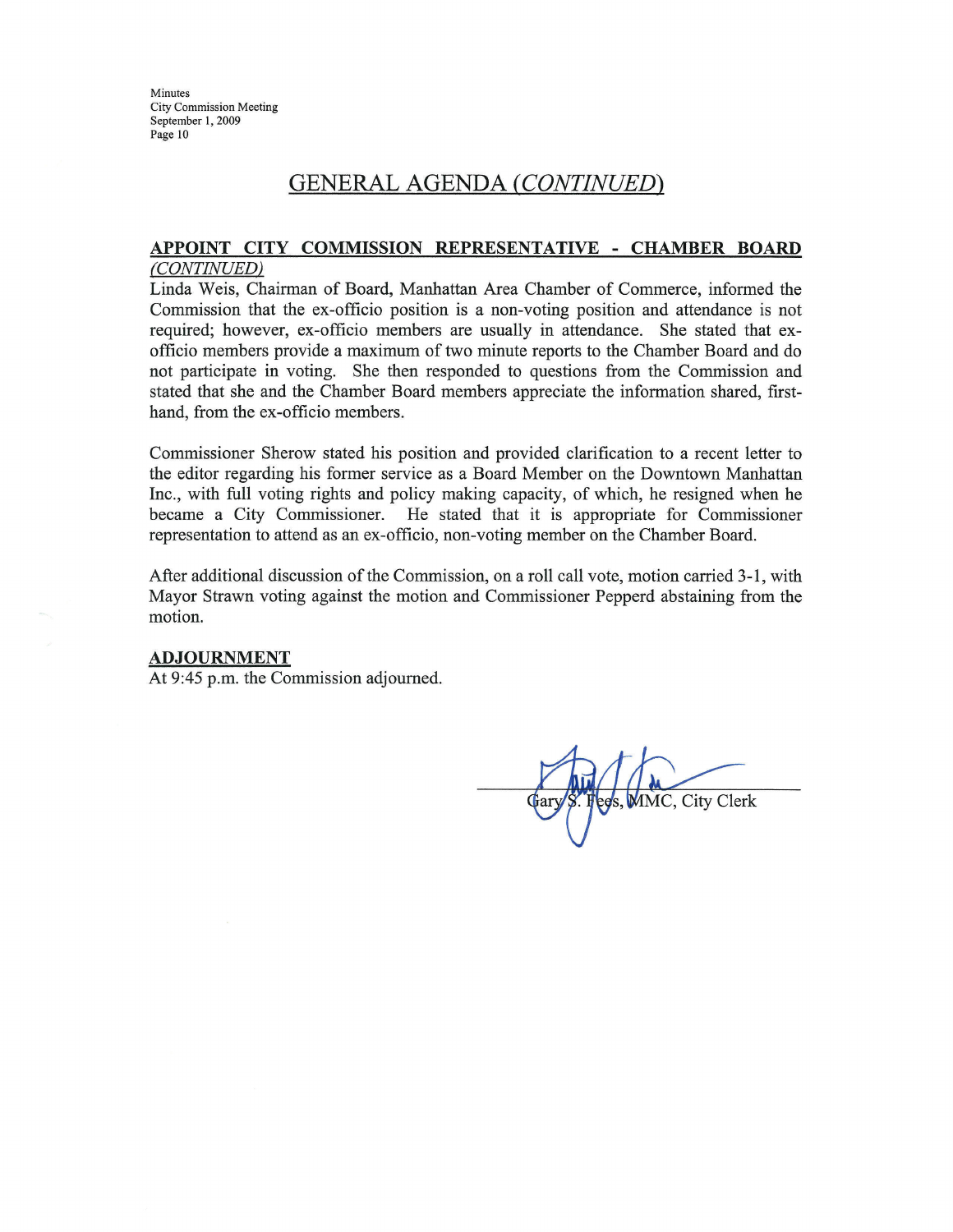### **STAFF REPORT**

### **ON AN APPLICATION TO REZONE PROPERTY**

**FROM:** County R-PUD, Residential Planned Unit Development District.

**TO:** R-3, Multiple-Family Residential District.

**APPLICANT:** Grand Mere Development – Mary L. Vanier for Field House Development, Inc. – Zachary J. Burton, President.

**ADDRESS:** 2021 Vanesta Drive, Suite A, Manhattan, KS 66503; 2520 Heartland Drive, Manhattan, KS 66503.

**OWNER:** Grand Mere Development – Mary L. Vanier.

**ADDRESS:** 2021 Vanesta Drive, Suite A, Manhattan, KS 66503.

**LOCATION:** Generally located six hundred and thirty (630) feet south of the intersection of Grand Mere Parkway and Colbert Hills Drive along the east side of Grand Mere Parkway.

**AREA:** Approximately five acres (5.20)

#### **DATE OF PUBLIC NOTICE PUBLICATION:** Monday, July 13, 2009.

#### **DATE OF PUBLIC HEARING: PLANNING BOARD:** Monday, August 3, 2009. **CITY COMMISSION:** Tuesday, August 21, 2009.

**EXISTING USE:** Open undeveloped space in a phase of Grand Mere.

**PHYSICAL AND ENVIRONMENTAL CHARACTERISTICS:** Open range land with native grass cover. The site slopes to the south and partly to the north.

#### **SURROUNDING LAND USE AND ZONING:**

**(1) NORTH:** Undeveloped space (future Grand Mere neighborhood recreation), Colbert Hills Drive; R-S, Single-Family Residential Suburban District.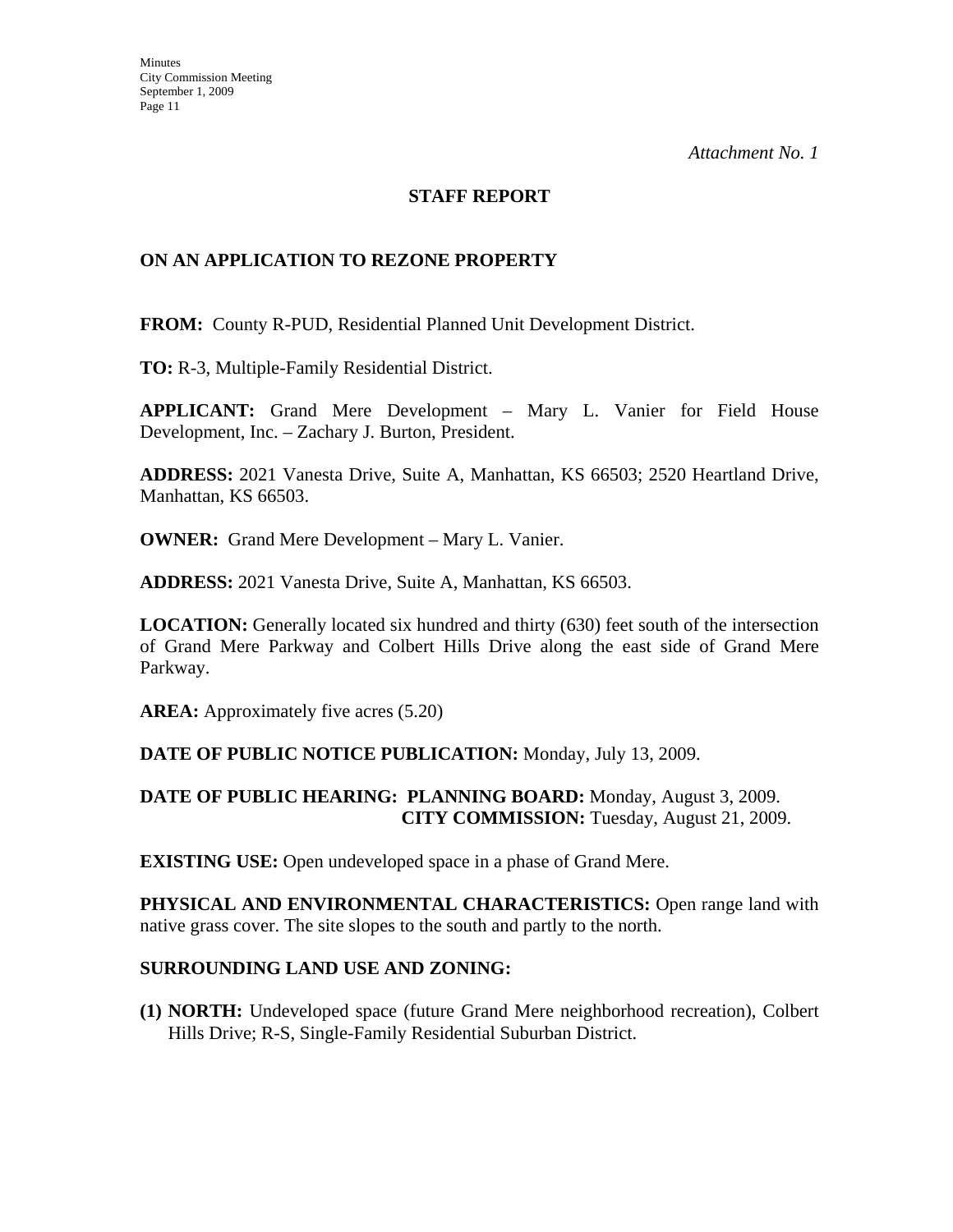- **(2) SOUTH:** Undeveloped space (future Grand Mere townhomes); County R-PUD, Residential Planned Unit Development District.
- **(3) EAST:** Colbert Hills Golf Course (par three course); R-S District.
- **(4) WEST:** Grand Mere Parkway, Undeveloped space (future Grand Mere Villas, singlefamily and open space), Colbert Hills Golf Course; County R-PUD, Residential Planned Unit Development District, and R-S District.

**GENERAL NEIGHBORHOOD CHARACTER:** Currently a mix of low density residential and golf course uses developing within a comprehensively planned neighborhood.

**SUITABILITY OF SITE FOR USES UNDER CURRENT ZONING:** The site was rezoned to R-PUD in 1997. At the time of the rezoning, the developer of the golf course wanted assurance that when the golf course was annexed a zoning, specifically the R-PUD for the golf course was attached. The rezoning was done primarily for the benefit of the golf course development. Those portions of Grand Mere that are not annexed remain County R-PUD. The current R-PUD predated the Grand Mere Master Plan and Comprehensive Plan, which currently recommend townhomes and medium density residential, respectively. Development in Grand Mere is progressing to ensure attractive and orderly neighborhoods in response to changing market demand.

**COMPATIBILITY OF PROPOSED DISTRICT WITH NEARBY PROPERTIES AND EXTENT TO WHICH IT MAY HAVE DETRIMENTAL AFFECTS:** The site is generally in an area that is undeveloped to the north, south and west. To the east is a par three golf course. Access to the site will off Grand Mere Parkway. An increase in light, noise and traffic can be expected with minimal impact on the largely undeveloped surrounding area. To ensure compatibility within Grand Mere, architectural guidelines and design standards provide for building review and approval. A design review committee is responsible for enforcement of guidelines and standards *(see policy statement below under Comprehensive Plan, part III Community Concepts and Development Strategy.)*

**CONFORMANCE WITH COMPREHENSIVE PLAN: THE PROPOSED SITE IS SHOWN ON THE FUTURE LAND USE MAP IN THE NORTHWEST PLANNING AREA AS RESIDENTIAL MEDIUM HIGH DENSITY (RMH).** The Grand Mere Community Master Plan was originally adopted in April 2000, and is included as a specific Land Use Element of the current Comprehensive Plan adopted in 2003. The Grand Mere Plan is a more detailed level neighborhood plan for the site, which notes the annexation site as "Townhomes". Applicable policies of the Comprehensive Plan and Grand Mere, a Master Planned Golf Course Community, are set out below in italics.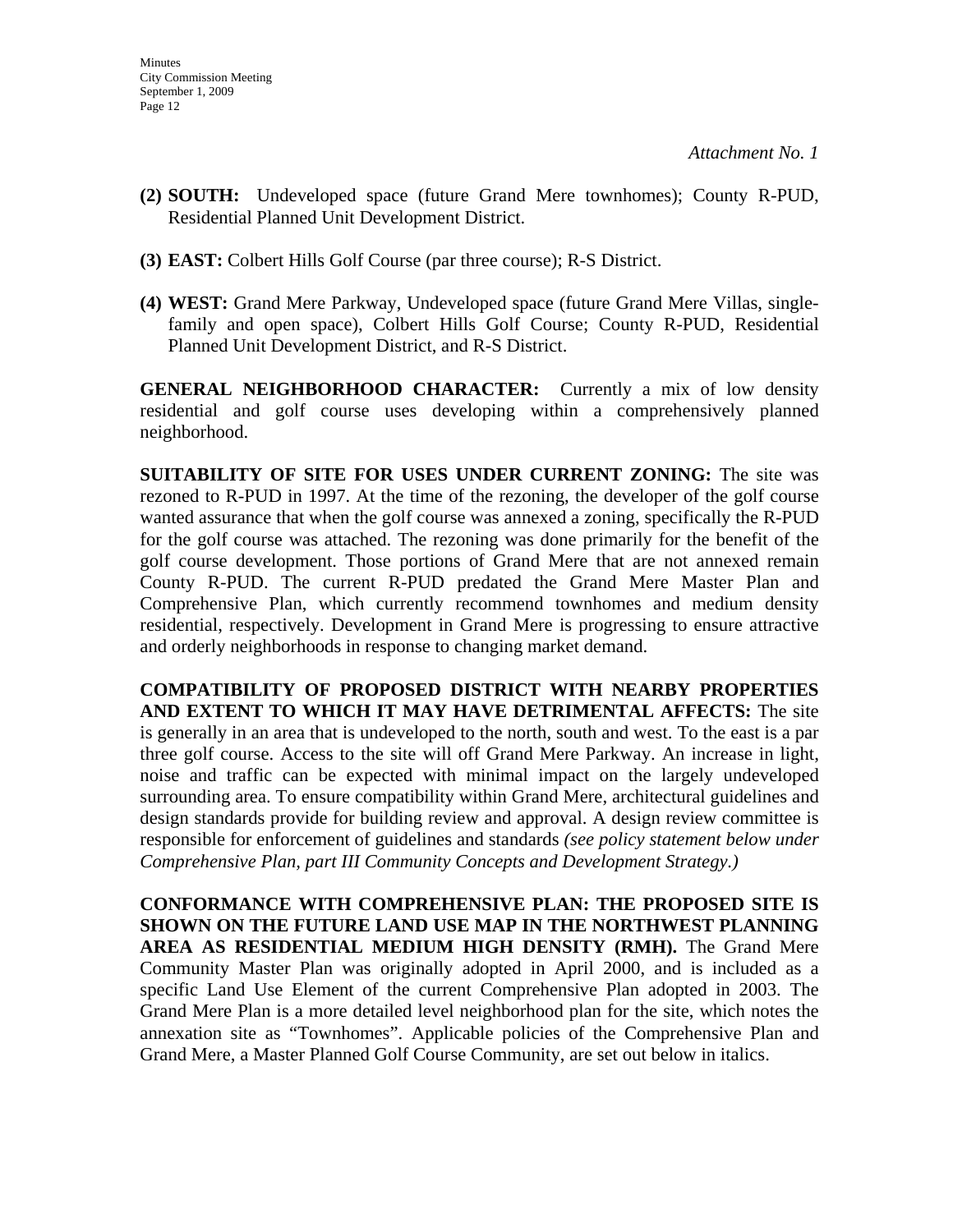#### COMPREHENSIVE PLAN

#### **Residential Medium/High Density (RMH)**

#### *RMH 1: Characteristics*

*The Residential Medium/High Density designation shall incorporate a mix of housing types in a neighborhood setting in combination with compatible non-residential land uses, such as retail, service commercial, and office uses, developed at a neighborhood scale that is in harmony with the area's residential characteristics and in conformance with the policies for Neighborhood Commercial Centers. Appropriate housing types may include a combination of small lot single-family, duplexes, townhomes, or four lexes on individual lots. However, under a planned unit development concept, or when subject to design and site plan standards (design review process), larger apartment or condominium buildings may be permissible as well, provided the density range is complied with.* 

#### *RMH 2: Appropriate Density Range*

*Densities within a Residential Medium/High neighborhood range from 11 to 19 dwelling units per net acre.* 

#### *RMH 3: Location*

*Residential Medium/High Density neighborhoods should be located close to arterial streets and be bounded by collector streets where possible, with a direct connection to work, shopping, and leisure activities.* 

#### *RMH 4: Variety of Housing Styles*

*To avoid monotonous streetscapes, the incorporation of a variety of housing models and sizes is strongly encouraged.* 

#### **Grand Mere, a Master Planned Golf Course Community**

#### *I. INTRODUCTION*

#### *A. PURPOSE OF SUBMITTAL*

*This Grand Mere submittal is a proposed amendment to the 1991 City of Manhattan Comprehensive Land Use Plan. It is intended to be the guide for future zoning requests as the Grand Mere Community develops.*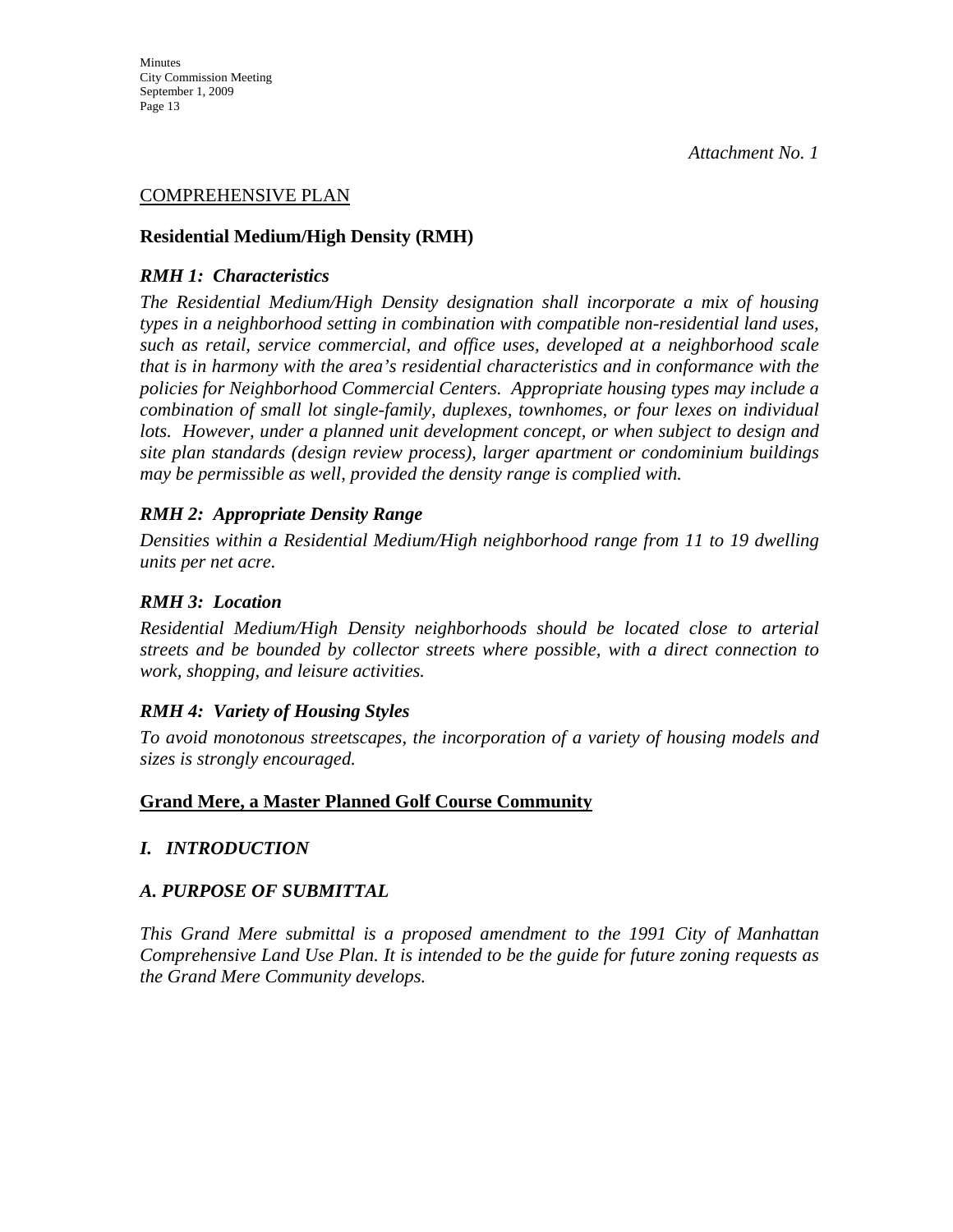#### *B. PROJECT INTENT*

*The overall Land Use Amendment is intended to create a community designed within a park. By responding to the natural terrain, preserving natural corridors, protecting the slopes and riparian environment, a harmonious relationship with the land can be created for the community.* 

*Grand Mere is envisioned as an upscale residential community, with the University's Colbert Hills Golf Course and preserved open space interwoven throughout the development. The community is made up of individual neighborhoods defined by open space features, topography, connection to the Grand Mere Parkway, and the golf course. A strong joint effort has integrated the golf course design (Colbert Hills) and the overall community design (Grand Mere Development). The interconnectivity of automobile circulation, pedestrian/bicycles, and open space, as well as residential neighborhood placement and overall community utility location, has created a well integrated community with both future residences and community recreation as the main focus. Flexibility is built into the land use plan to allow the development to respond to market demand.* 

*Specific types of residential product may subtly change in the future due to market demand as the development pattern becomes clearer and as the community matures. The community will offer a high level of design quality, architectural variety, and a wide range of housing types to address the potential markets appropriate for an upscale development.* 

## *5 KEY DESIGN CONCEPTS*

#### *1. Create a high quality residential community*

*Create a community of villages, residential neighborhoods, and neighborhood commercial areas centered along the projects' spine, Grand Mere Parkway. Through the use of architectural design guidelines and development reviews the quality of building construction will be maintained at the highest level.* 

#### *2. Integrate the Natural Environment*

*Preserve the natural slopes and open space features. Provide a visual connection to the natural beauty of the development: the golf course in the valleys, the long vistas/views, and the prairie environment.*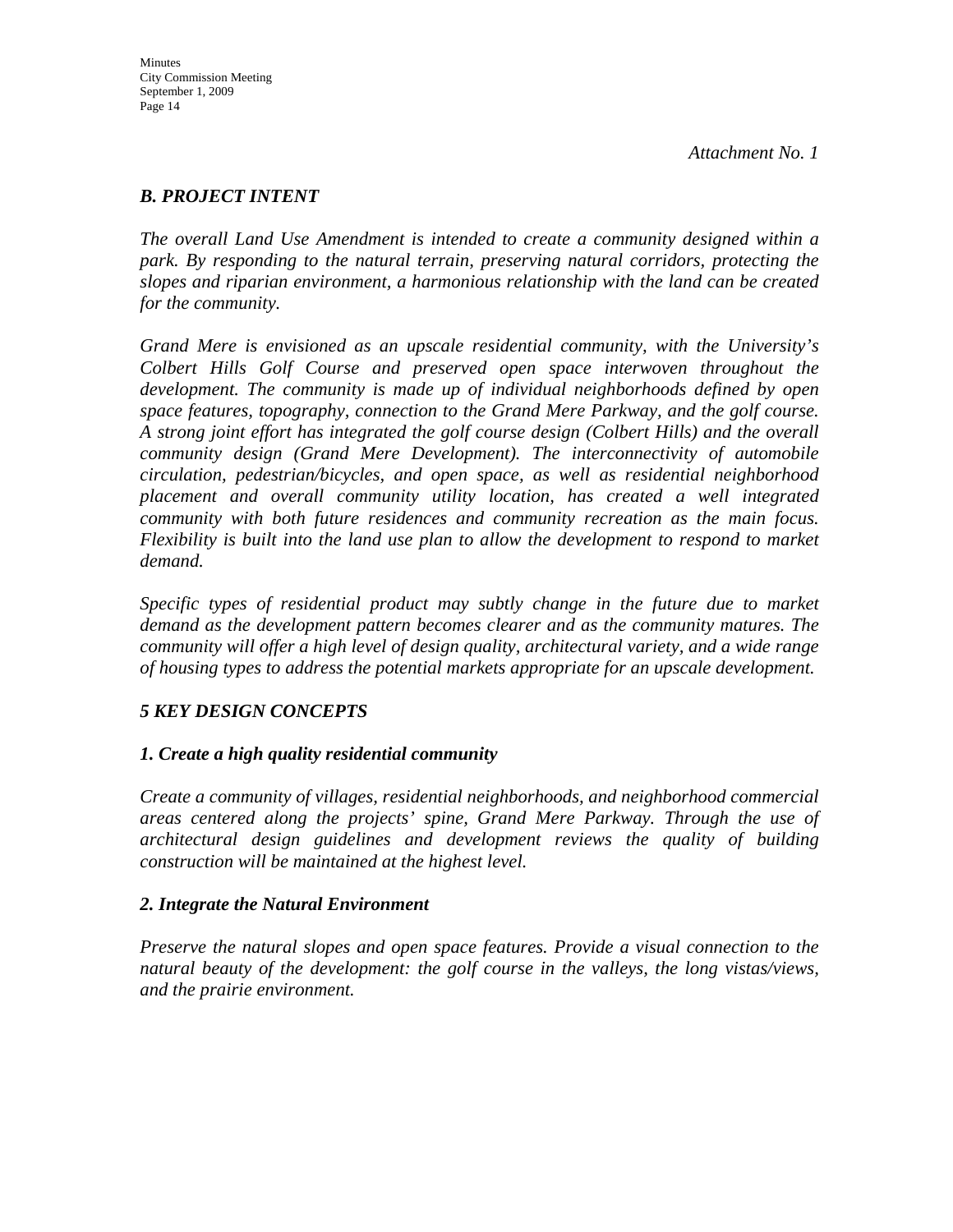### *3. Offer a Variety of Residential Living*

*Offer a wide range of residential products and lot types to address the market demands of the well informed and upscale consumer. An integrated community of many housing types will help to provide an interesting streetscape, a quality neighborhood texture, and a sustainable development.* 

#### *4. Create a Pedestrian/Bicycle System*

*Provide pedestrian/bicycle connections throughout the development, following the Grand Mere Parkway, open space corridors and the linear park connections provided as part of the Master Plan along Little Kitten Creek and the continuation of the Hudson trail. Grand Mere Community Overall Development Plan* 

#### *5. Establish a 'heart' to the community*

*Provide a central community feature for the residents of Grand Mere. Utilizing the golf clubhouse access as a link between the east and west parts of the property, a private community recreation complex would be provided at the intersection of Grand Mere Parkway and Colbert Hills Drive. This central location along the bike trail and pedestrian sidewalk connections to all the neighborhoods would provide an accessible 'recreational heart' for the community.* 

## *III. COMMUNITY CONCEPTS AND DEVELOPMENT STRATEGY*

*Grand Mere is proposed as a Master Planned Community consisting of a wide range of residential housing types and densities and will be utilizing both Planned Unit Development and Conventional Zoning Development standards based on specific sites and development types.* 

*The overall Grand Mere Project consists of 1,054 (estimated) acres, including the Colbert Hills Golf Course. Rather than dispersing development throughout the entire property, the project purposes to "concentrate" neighborhood development within residential and commercial villages on approximately 543 acres preserving almost 50% of the land as natural open space or golf course. This concept, while proposing a variety of home types and densities, provides large natural open spaces, golf course amenity for the general public, and peripheral residential villages as large lot or low density residential products that create an overall density (1.5 du/ac) for the site, consistent with the surrounding neighborhoods. All housing types shall belong to the Master Homes Association, which will be responsible for enforcing the covenants and restrictions, and maintaining the common grounds.*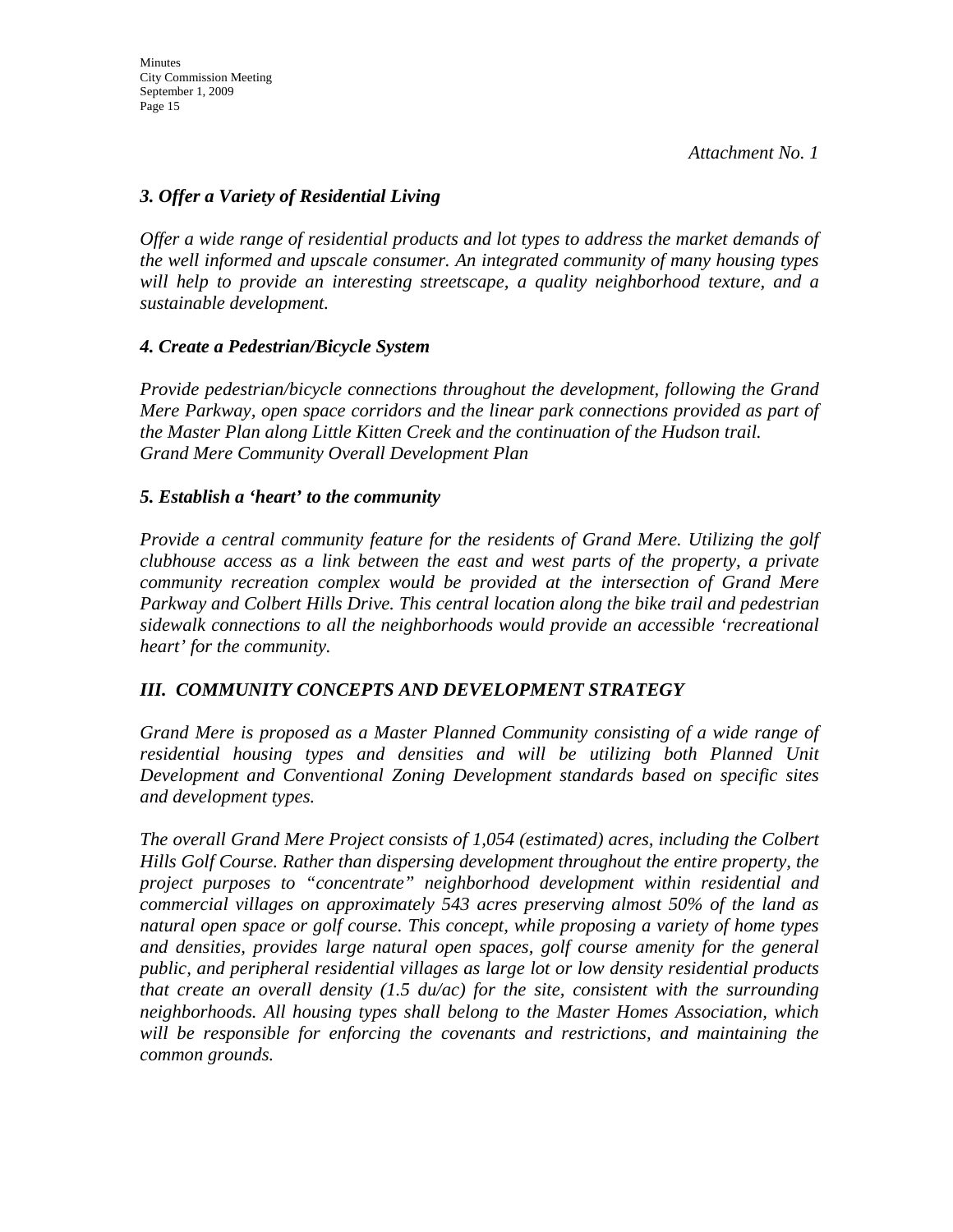*Within the community, residential neighborhoods are supported by neighborhood commercial services, which provides a focus and entry element for the development. These neighborhood office and retail villages are envisioned as community services located at the development entries along the Little Kitten Creek entry and Kimball Ave. and the future northern entry on Marlatt.* 

*Throughout the plan, connecting open space systems, sidewalks and bike trails provide pedestrian connections between residential neighborhoods, public amenities and the neighborhood services. These are planned connections to occur in a variety of types and locations. As each phase of development is planned in detail, the specific pedestrian connections will be part of each village plat and relate back to the overall Circulation Parks & Open Space Plan.* 

*Grand Mere Community Architectural Guidelines and Design Standards will provide for the review and approval of all site and building plans for the Grand Mere property. The Design Review Committee of Grand Mere will be responsible for enforcement of these guidelines and standards. The Developer believes that careful planning and enforcement of design and development standards will ensure orderly, attractive, and lasting development, all of which will preserve and enhance the value of the community.* 

### *A. Residential Neighborhoods*

*The planning concept proposes a wide range of residential uses, with densities ranging from 1 to 20 dwelling units per acre (du/ac) within individual parcels. Generally, individual neighborhoods are envisioned as small enclaves in order to promote a mix of different product types, create intimate neighborhoods, and to build a strong community image from the project's onset. The key to a sustainable successful development is quality design and construction, and a variety of housing price points to attract a wide spectrum of residential consumers. Higher density residential, as well as small lot single-family opportunities are integrated into the community along Grand Mere Parkway, rather than isolated or located along the site's edges. While building a stronger new community, this concept also reduces impact on existing adjacent neighborhoods by focusing the traffic and circulation internally.* 

#### *Residential Types:*

#### *Townhomes (RMH)*

*The townhomes proposed for Grand Mere are located along the parkway or the golf course for direct access to the recreation center, open space, and bike trail systems. These homes would offer a two and three bedroom configuration in groups of two to six homes*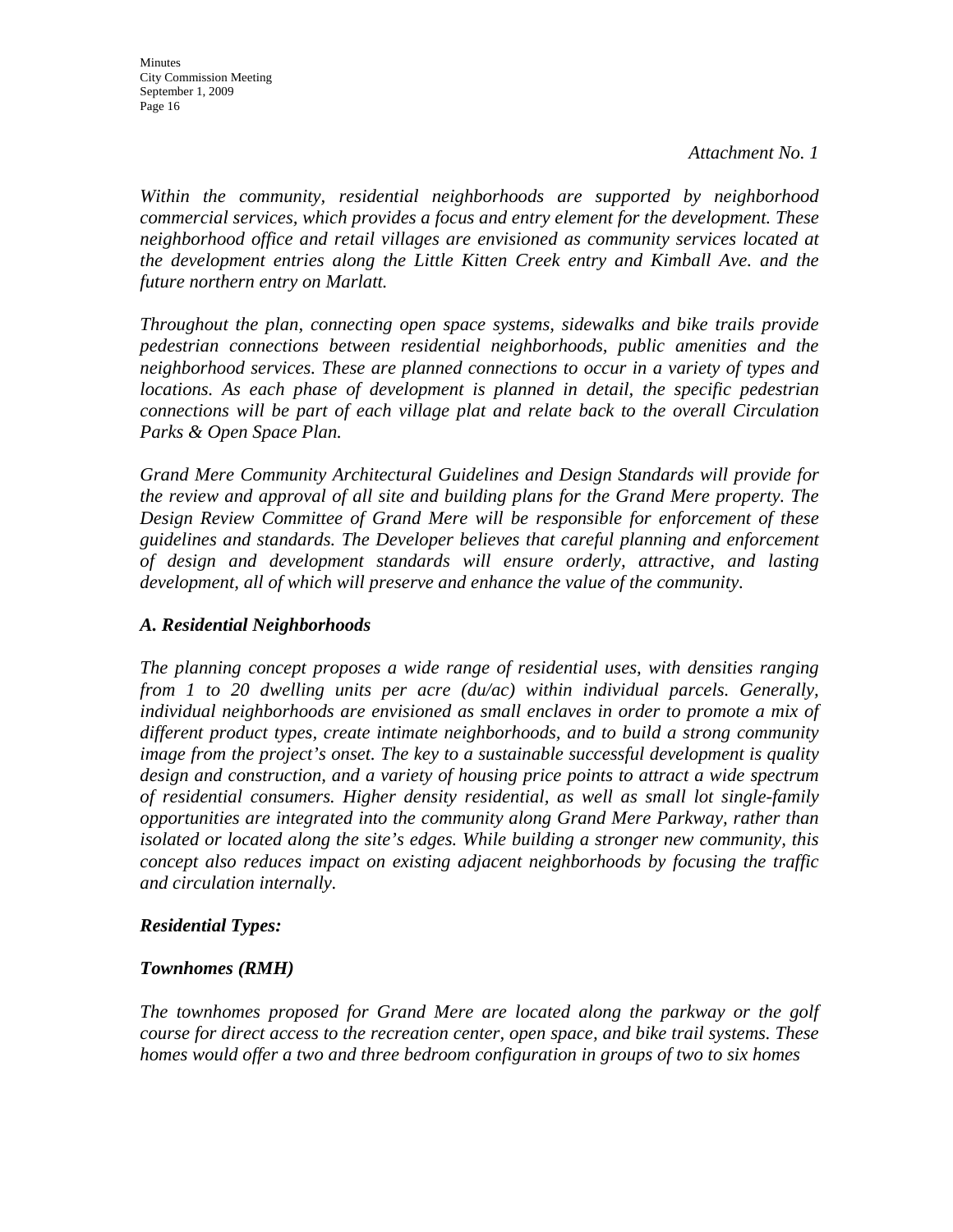*per building, depending on site conditions and planning. The homes association would provide maintenance for the common areas within the neighborhood. The architecture would be designed to provide an overall theme and consistent material quality throughout the neighborhood. Attached garages and individual entries for each home would be provided. Depending on the market demands an amenity center might be planned for the various townhome parcels.* 

#### *C. Streets and Circulation System*

*Residential streets within Grand Mere are envisioned as a key element of "neighborhood quality," offering a place to walk and play, as well as to drive and park. The streetscape in and along the roads will reflect the quality of the community through the use of signage monumentation and landscaping depending on the location and natural conditions of the space providing strong visual "cues" to better orient drivers to their locations and destinations.* 

*When utilizing the approved Manhattan street system standards the hierarchy, streetwidths, design speeds, and travel/parking lanes are consistent and will not compromise auto on-street parking, or bike and pedestrian access. The street layout will frame important views and vistas, including buildings, golf course, and natural features. Onstreet parking is available on all local streets.* 

*The Master Planned Community will be accessed from Kimball Avenue and Marlatt Avenue. Additional access points into the Community from surrounding residential streets are shown on the Master Plan.* 

#### *D. Pedestrian and Bicycle Circulation System*

*Connectivity with the City of Manhattan Linear Park Master Plan is our main focus for the overall trails system. A comprehensive pedestrian and bicycle system is proposed for the community to provide access to individual neighborhoods, the Club Facility and Hotel site, commercial services, and open space amenities~ Elements include both off-street and on street bike paths, natural unimproved trails, and a 17.2 acre linear park along Little Kitten Creek. An easement shall be provided for the extension of the Hudson trail northward, along the east property line to northeast corner section 3-10-7. All trail/path systems will be site- specifically designed at the time of construction. Each will be reviewed on a site-by-site basis to ensure sensitive placement and minimum disturbance. This will be coordinated with the Park & Recreation Board and the Parks and Recreation Department.*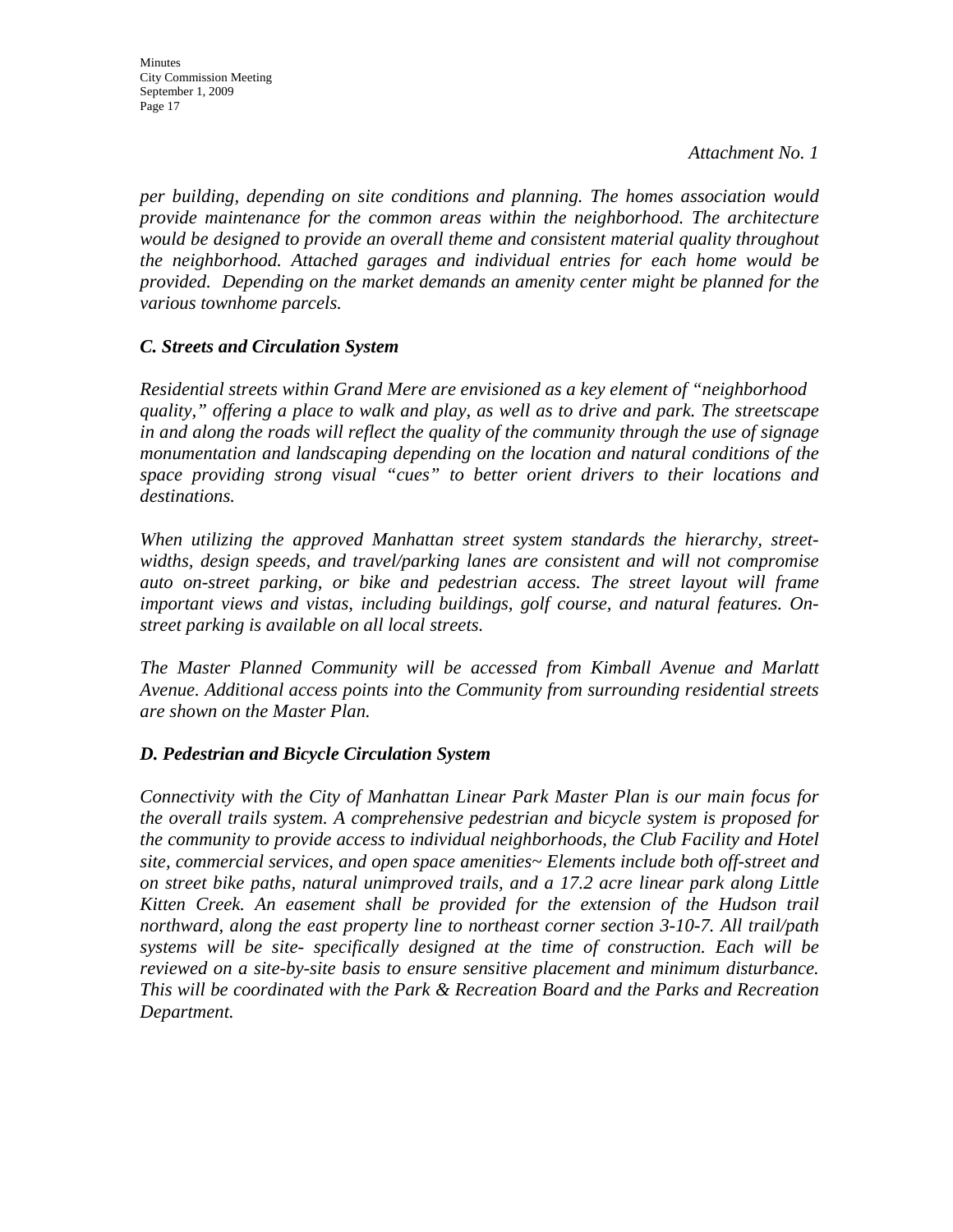#### *G. Golf Course Development*

*The Grand Mere development drainage and detention system shall be designed to work in concert with the golf course drainage and detention system. The course was designed to meet the environmental goals of the Audubon International Signature Status Program.* 

#### *Bike Paths, Trails and Sidewalks*

*Bike paths, trails and sidewalks are provided along the internal streets and open spaces to provide internal connections between the villages where possible. See the Circulation Parks & Open Space Plan* 

#### *M. Current School District Boundaries*

*The school district boundary between Manhattan U.S.D. 383 and Riley County U.S.D. 378 divides Grand Mere into east and west jurisdictions crossing the property beginning at the S.W. Corner of Section 3-10-7 and continuing north to the N.W. Corner of Section 3-10-7.* 

As noted on the Preliminary Plat, the proposed density range is generally in the 8 to 10 dwelling units per net acre, which is based on a range of 36 total dwelling units (two, 14 unit apartment buildings and eight single family dwellings) to 42 total dwelling units (two, 17-unit apartment buildings and eight single-family dwellings.) The Comprehensive Plan suggests up to 19 dwelling units is appropriate in the RMH category and the Grand Mere Plan suggests a range of one up to 20 units.

**THE REZONING OF PROPOSED GRAND CHAMPIONS DEVELOPMENT CONFORMS TO THE POLICIES OF** Grand Mere, a Master Planned Golf Course Community and the Comprehensive Plan.

#### **ZONING HISTORY AND LENGTH OF TIME VACANT AS ZONED:**

| August 7, 1997          | County Commission approved Preliminary<br>Riley<br>Development Plan of Colbert Hills and the Wildcat PUD.                        |  |
|-------------------------|----------------------------------------------------------------------------------------------------------------------------------|--|
| August 14, 1997         | Riley County Commission approved Final Development<br>Plan.                                                                      |  |
| <b>February 7, 2000</b> | Planning Board approves resolution adopting Grand Mere<br>Community Master Plan and amendment of Comprehensive<br>Land Use Plan. |  |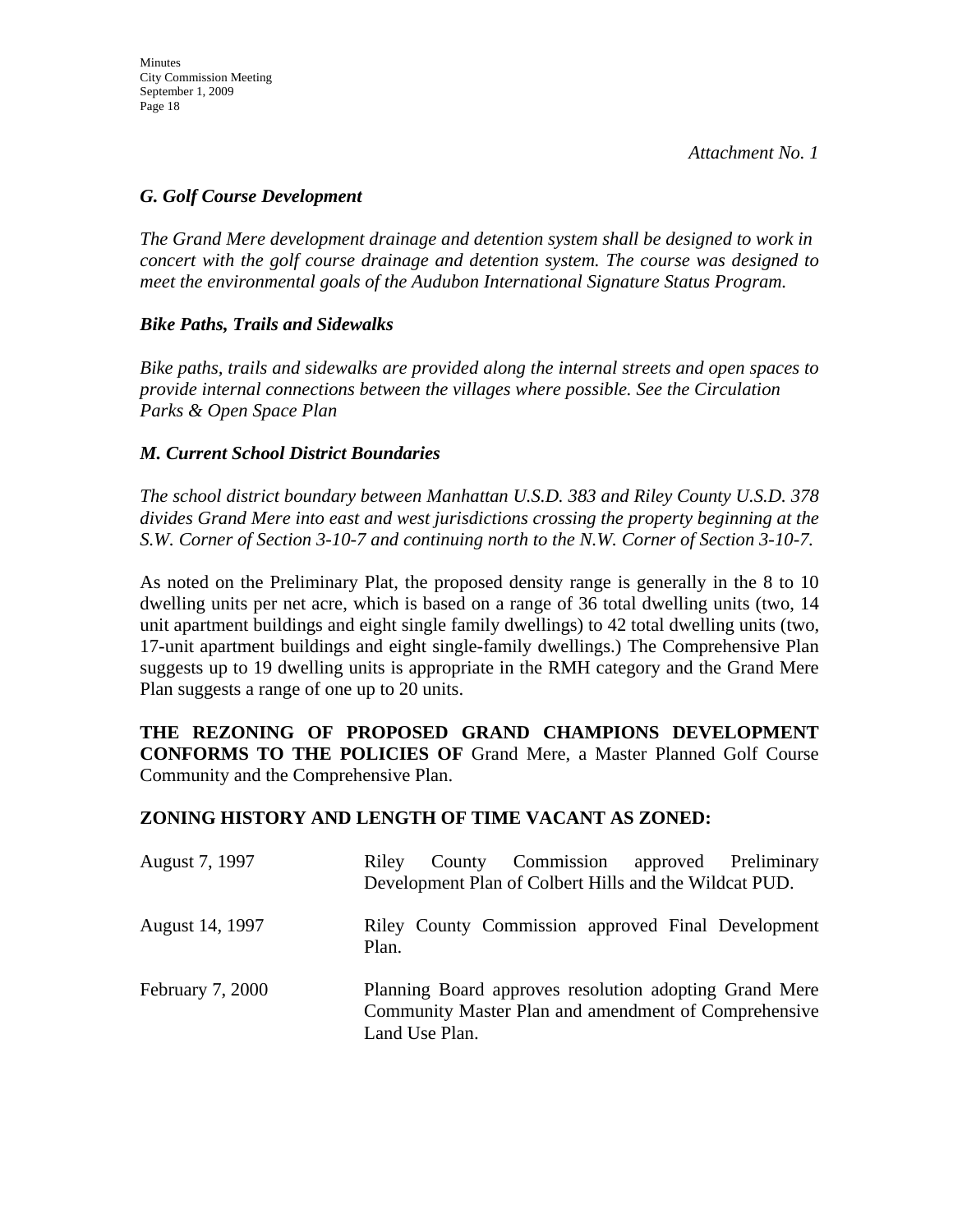| March 7, 2000 | City Commission approved first reading of an ordinance<br>adopting the Grand Mere Community Master Plan.                  |
|---------------|---------------------------------------------------------------------------------------------------------------------------|
| April 2003    | Comprehensive Plan adopted. Grand Mere Community<br>Master Plan adopted as a related plan and implementation<br>document. |

**CONSISTENCY WITH INTENT AND PURPOSE OF THE ZONING ORDINANCE:** The intent and purpose of the Zoning Regulations is to protect the public health, safety, and general welfare; regulate the use of land and buildings within zoning districts to assure compatibility; and to protect property values. The R-3, Multiple-Family Residential District is designed to provide for multiple-family development at a density no greater than one dwelling unit per 1,000 square feet. Multiple family lots are approximately 43,247 square feet and 47,536 square feet in area. Single-family lots range from approximately 10,091 square feet in area to 15,757 square feet in area. Both uses are permitted in the R-3 District and sufficient land area is set aside for the residential uses. The proposed rezoning is consistent with the intent and purpose of the Manhattan Zoning Regulations.

**RELATIVE GAIN TO THE PUBLIC HEALTH, SAFETY AND WELFARE THAT DENIAL OF THE REQUEST WOULD ACCOMPLISH, COMPARED WITH THE HARDSHIP IMPOSED UPON THE APPLICANT:** There appears to be no gain to the public that denial would accomplish. No expected adverse affects on the public health, safety and welfare as a result of the rezoning. Development of the site cannot proceed until a Preliminary Plat is approved. A separate application was submitted for approval of a Preliminary Plat. It may be a hardship upon the owner if the rezoning is denied.

**ADEQUACY OF PUBLIC FACILITIES AND SERVICES:** Adequate street, sanitary sewer and water services are available to serve the rezoning site.

## **OTHER APPLICABLE FACTORS:** None.

## **STAFF COMMENTS:**

City Administration recommends approval of the proposed rezoning of Grand Champions Development from County R-PUD, Residential Planned Unit Development District, to R-3, Multiple-Family Residential District.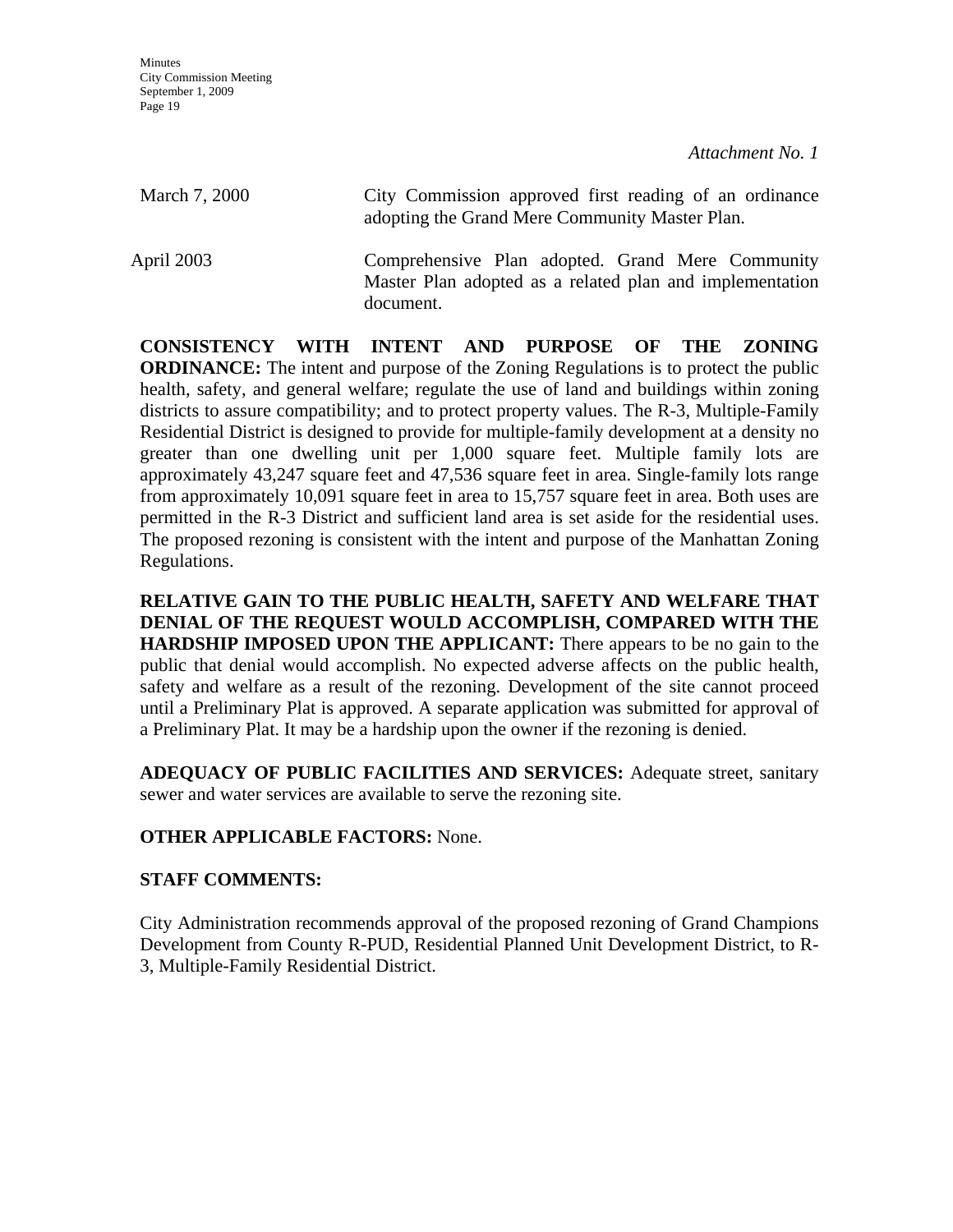# **ALTERNATIVES:**

- 1. Recommend approval of the proposed rezoning of Grand Champions Development from County R-PUD, Residential Planned Unit Development District, to R-3, Multiple-Family Residential District, stating the basis for such recommendation.
- 2. Recommend denial of the proposed rezoning, stating the specific reasons for denial.
- 3. Table the proposed rezoning to a specific date, for specifically stated reasons.

## **POSSIBLE MOTION:**

The Manhattan Urban Area Planning Board recommends approval of the proposed rezoning of Grand Champions Development from County R-PUD, Residential Planned Unit Development District, to R-3, Multiple-Family Residential District, based on the findings in the Staff Report .

**PREPARED BY:** Steve Zilkie, AICP, Senior Planner **DATE:** July 30, 2009

09041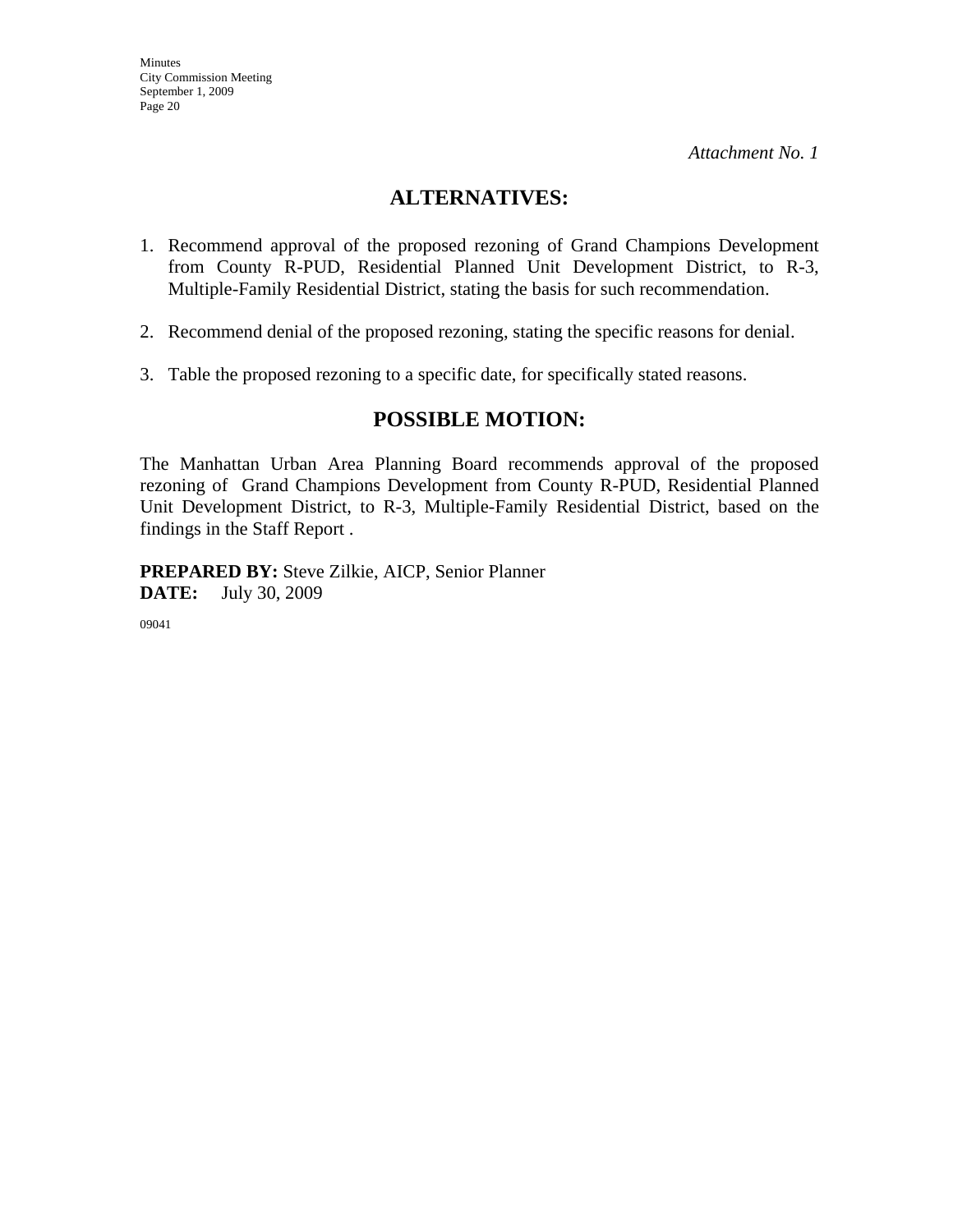#### **STAFF REPORT**

#### **ON AN APPLICATION TO AMEND THE APPROVED PLANNED UNIT MCCALL CAT COMMERCIAL PLANNED UNIT DEVELOPMENT (PUD)**

# **BACKGROUND**

**APPLICANT:** Dave Dreiling. **ADDRESS:** 520 MCall Road, Manhattan, KS 66502.

**OWNER:** Dave Dreiling. **ADDRESS:** 520 MCall Road, Manhattan, KS 66502.

**LOCATION:** Generally located 230 feet west of the intersection of McCall Road and Hayes Drive along the north side of McCall Road between Freddy's Frozen Custard restaurant and Firestone Complete Auto Care.

Lot 2, McCall Cats Commercial P.U.D., Commercial Planned Unit Development, an Addition to the City of Manhattan, Pottawatomie County, Kansas.

**AREA:** 42,688 square feet (0.98 acres).

**DATE OF PUBLIC NOTICE PUBLICATION:** Monday, July 27, 2009.

#### **DATE OF PUBLIC HEARING: PLANNING BOARD:** Monday, August 17, 2009. **CITY COMMISSION:** Tuesday, September 1, 2009.

**DESCRIPTION OF PROPOSED AMENDMENT:** The amendment is for a proposed Cox Brothers drive-in restaurant. Ordinance No. 6705 (attached), Condition 10, requires, "Prior to the development of Lot 2, an amendment of the PUD shall be submitted and approved prior to issuance of any required permits." In addition, Condition No. 6 states, "The skirted pole signs shall include a three (3) foot tall masonry planter around the base, incorporating masonry materials similar to those used in the building, and landscaping within the planter." The proposed pole sign is a 30 inch diameter pole wrapped in corrugated metal consistent with the building's exterior material. The term "skirting" is not defined and the proposed pole sign may not be consistent with the intent of Condition No. 6, which seems to be to reduce the "pole" appearance of signs within the PUD.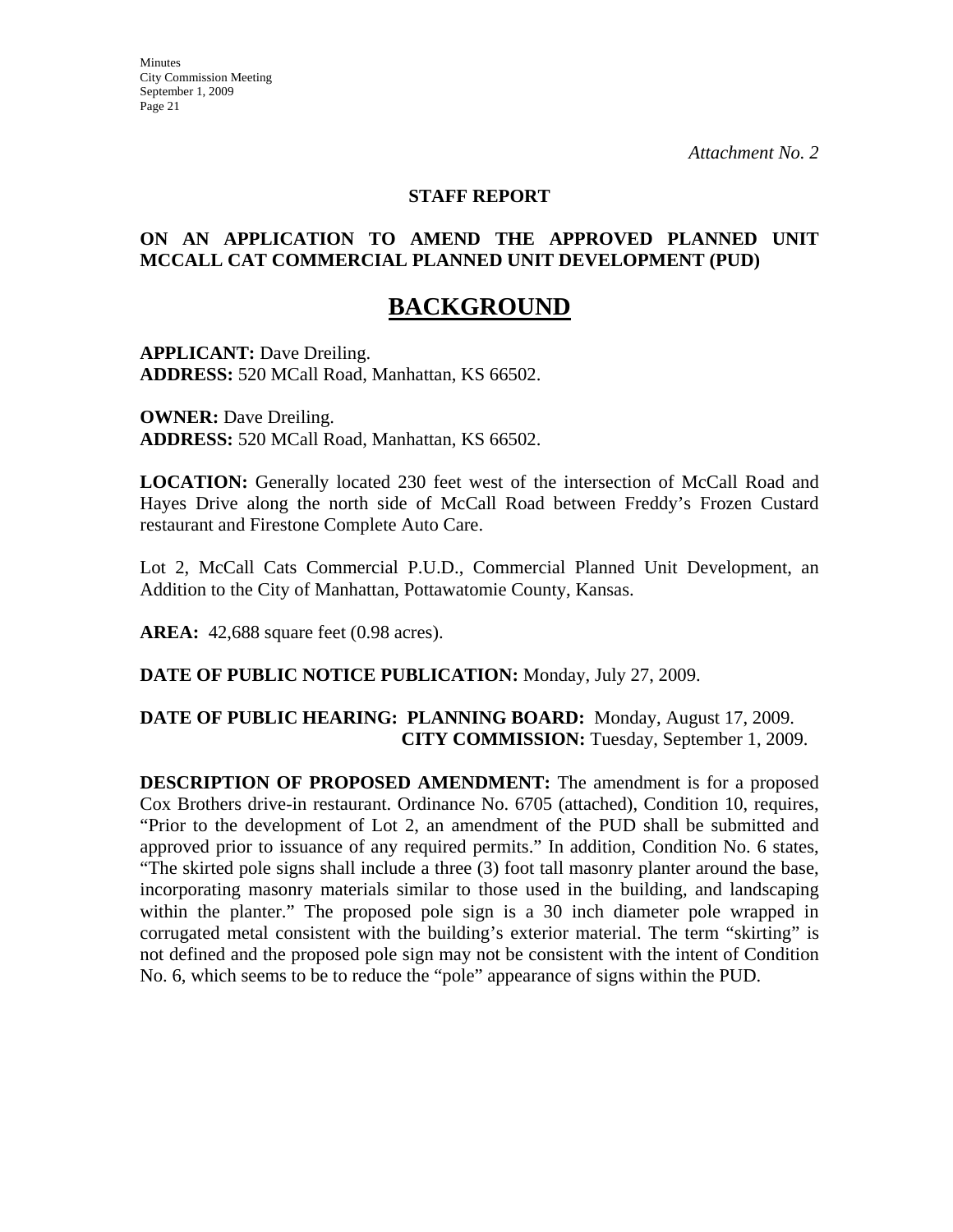**Minutes** City Commission Meeting September 1, 2009 Page 22

#### *Attachment No. 2*

#### Proposed Building

The proposed one story drive-in restaurant building is 4,177 square feet in area. It, is 27 feet 8 inches in height, and will be constructed of primarily of unpainted galvanized metal siding and roofing, with "aged look" wood siding, trim and beams, and split face block (limestone color). An unpainted galvanized corrugated metal silo marks the entrance to restaurant, which faces southeast towards McCall Road. The restaurant has interior seating, a portion of which can function as patio seating by opening overhead doors located on the south end of the building. The wood oven and storage are located on the north end of the building. The architectural character of the building can be characterized as a "rib shack." Light poles will be 28 feet in height, which includes the base. Light poles should be full cutoff design to reduce glare on streets and adjacent properties. Building lights are generally at entrances.

#### Proposed Restaurant Signage

The applicant's overall sign proposal for the PUD is generally consistent with the sign requirements for the C-2, Neighborhood Shopping District, except that the total number of wall signs on the east and west facades of the restaurant as described below. As shown on the site plan, the pole and directional signs are in a dedicated utility easement and will need to be relocated by the owner out of the easement if the City or a utility company requires use of the easement. The signs were shown on the approved Preliminary Development Plan and the proposed site was designed around the understanding the signs could be in the easement.

#### Pole Sign

A 24-foot tall, 30-inch diameter, pole sign, proposed to be wrapped in galvanized metal, which will be located in the southwestern part of Lot 2. Total sign area in approximately 188 square feet consisting of internally illuminated restaurant name panel (70 square feet) and a separate menu board (117.5 square feet in area). The restaurant sign is in a three and one-half foot tall landscaped split face block base.

The proposed pole sign does not appear to be consistent with the intent of skirting, a term that is not defined in Ordinance No. 6705, even though it uses materials around the pole that are on the building. Based on the skirting of pole signs for the Comfort Suites hotel and Freddy's Frozen Custard restaurant in the PUD in rectangular boxes around the pole, the proposed sign is not consistent with the term "skirting." The applicant suggests the proposed pole sign captures the architectural character of the building, which it appears to do, be design and materials.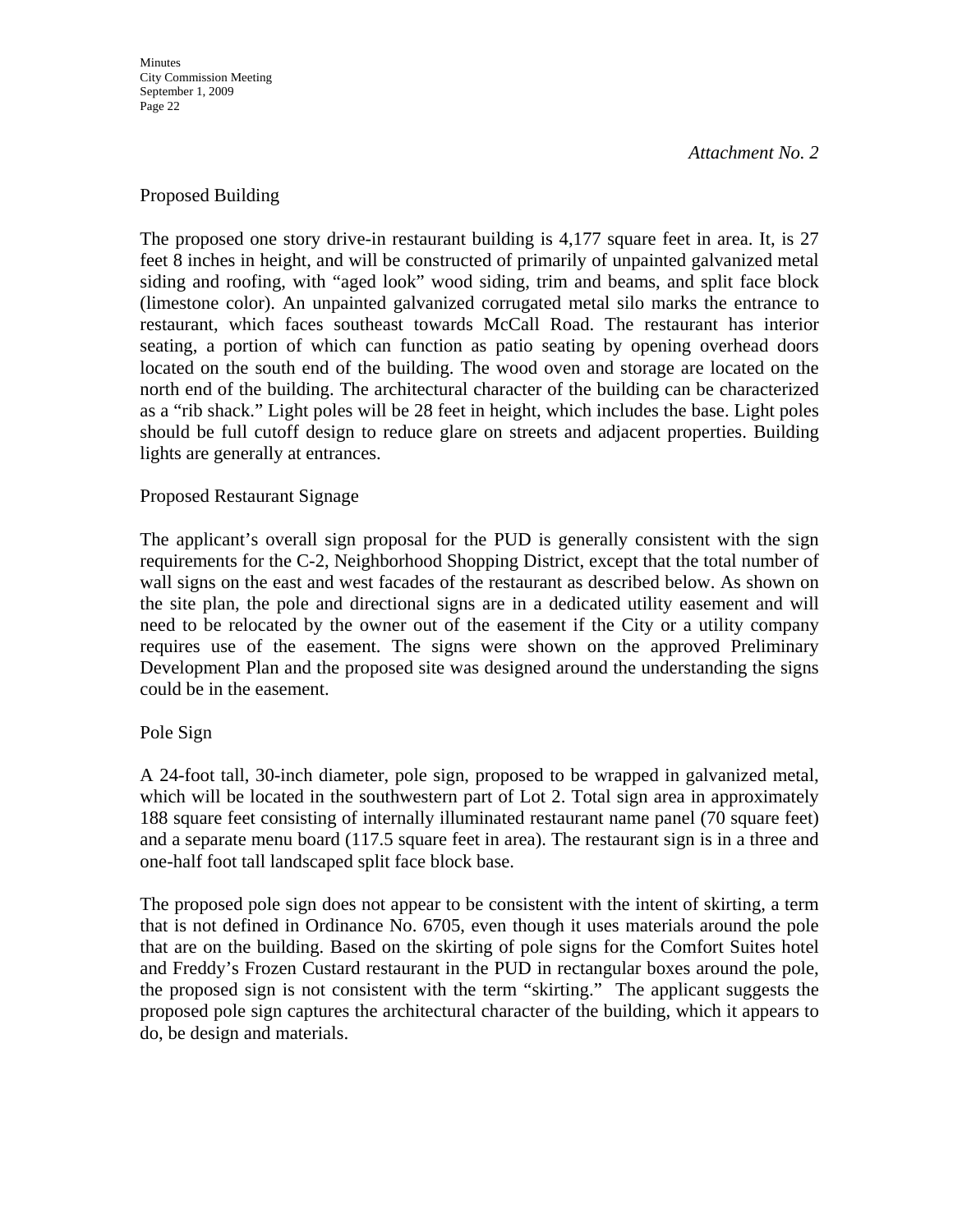**Minutes** City Commission Meeting September 1, 2009 Page 23

*Attachment No. 2*

#### Wall and Other Signs

The total number of wall signs on the east and west elevations of the restaurant exceed the total number of wall signs that would be allowed in C-2 District, however, total square footage is well below the maximum 30 percent allowed per façade. Signs on the east and west facades will be illuminated with a red neon border and located above windows. A wall sign on the north façade is bordered in red neon and less than 30 percent of the façade and is otherwise non-illuminated. A wall sign on the southeast corner of the building on the silo entry is bordered in red neon and externally illuminated by goose neck lamps and is less than 30 percent of the silos façade. An order board will be located on the north side of the site in the landscape island.

Temporary banner signs are limited to no more than one (1) banner sign per lot. Exempt signage shall signage described in Article VI, Section 6-104 (A)  $(1)$ , $(2)$ , $(4)$ , $(5)$ , $(7)$  and  $(8)$ ; and Section 6-104 (B)(2), of the Manhattan Zoning Regulations. Temporary sales aids and portable signs, as described in Article VI, Signs, of the Manhattan Zoning Regulations, are prohibited, as well as off-site advertising signs, which is in reference to a previous billboard on Lot 2 that was removed from the property.

An entry directional sign for the businesses in the PUD is proposed in the southwest corner of Lot 2 off McCall Road. The sign is internally illuminated entry/exit seven square foot location sign panel for the hotel.

#### **PROPOSED LOT COVERAGE**

| <b>USE</b>             | <b>Acres/Square Feet</b> | Percentage |
|------------------------|--------------------------|------------|
| <b>Building</b>        | 4,177                    | 9.79%      |
| Driveway/parking       | 20,587                   | 48.25%     |
| <b>Travel Easement</b> | 9,527                    | 22.33%     |
| Landscape Open         | 6,108                    | 14.32%     |
| <i>Space</i>           |                          |            |
| Total                  | 42,688sf                 | 100%       |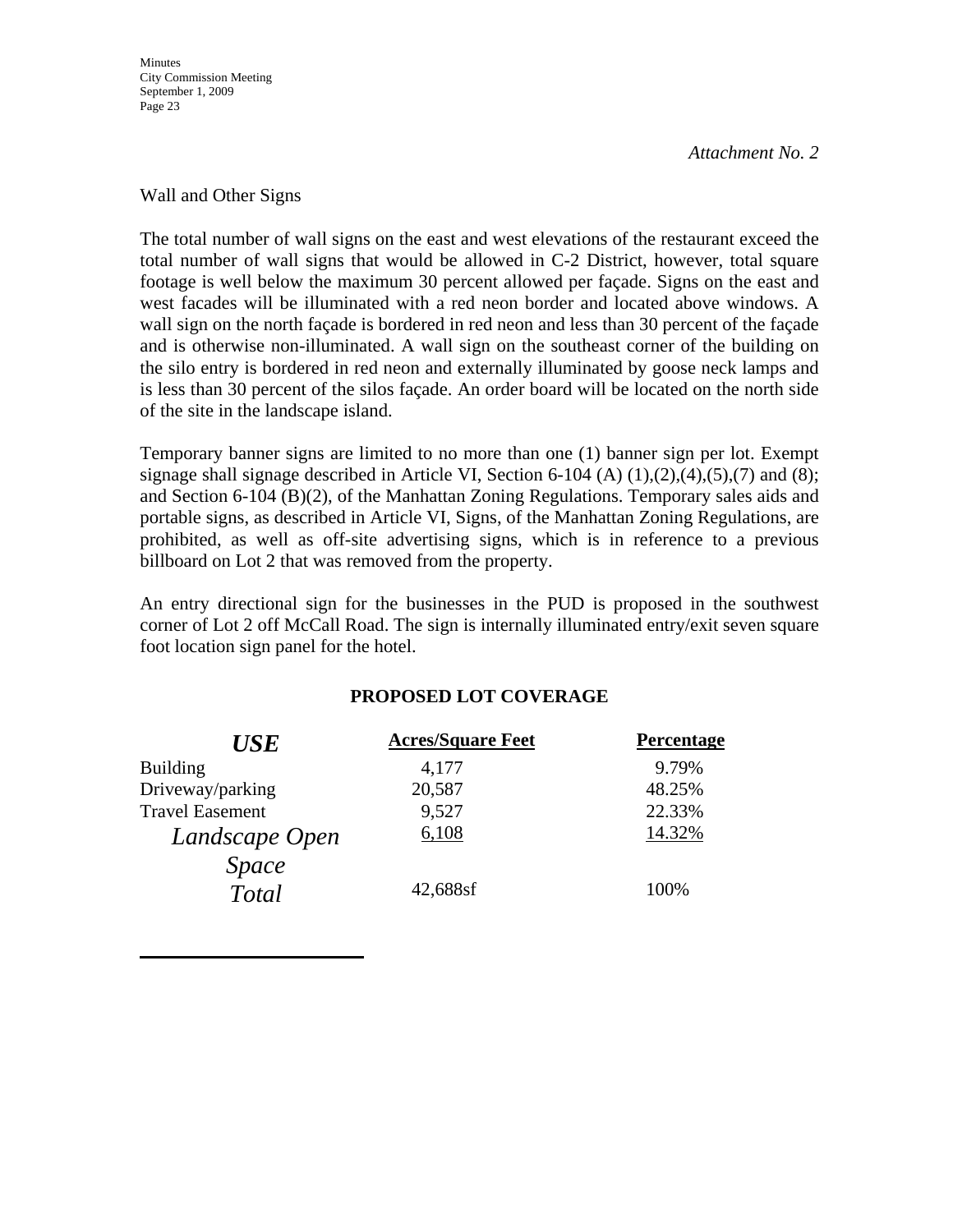# **MATTERS TO BE CONSIDERED WHEN AMENDING A PLANNED UNIT DEVELOPMENT**

**WHETHER THE PROPOSED AMENDMENT IS CONSISTENT WITH THE INTENT AND PURPOSE OF THE APPROVED PUD, AND WILL PROMOTE THE EFFICIENT DEVELOPMENT AND PRESERVATION OF THE ENTIRE PUD:** The proposed drive-in restaurant is a permitted use consistent with the approved PUD. No site or building plans were submitted at the time of rezoning; however, it was anticipated the site would develop with a drive-in restaurant, as proposed. The proposed drive-in is located on a major traffic corridor and will promote the efficient development and preservation of the PUD intended to serve the motoring public, in general, and visitors staying at Comfort Suites hotel to the north, which is also located in the McCall Cats PUD.

**WHETHER THE PROPOSED AMENDMENT IS MADE NECESSARY BECAUSE OF CHANGED OR CHANGING CONDITIONS IN OR AROUND THE PUD, AND THE NATURE OF SUCH CONDITIONS:** No specific changes have occurred in the surrounding area, which make the amendment necessary. The PUD amendment is necessary to meet Condition 10 of Ordinance No. 6705. At the time of Preliminary Development Plan approval, no plans were provided, other than the possible use as a drive-in restaurant.

**WHETHER THE PROPOSED AMENDMENT WILL RESULT IN A RELATIVE GAIN TO THE PUBLIC HEALTH, SAFETY, CONVENIENCE OR GENERAL WELFARE, AND IS NOT GRANTED SOLELY TO CONFER A SPECIAL BENEFIT UPON ANY PERSON:** Approval of the PUD will implement provision of a sidewalk along the north side of McCall Road as well as internal sidewalks from the PUD connecting to McCall Road, which is a benefit to the public. The amendment does not confer a specific benefit upon any person, rather the amendment implements development of Lot 2 in the PUD, which was anticipated with the original approval of McCall Cats PUD.

# **ADDITIONAL MATTERS TO BE CONSIDERED WHEN AMENDING A PLANNED UNIT DEVELOPMENT**

## **REVIEW CRITERIA FOR PLANNED UNIT DEVELOPMENTS**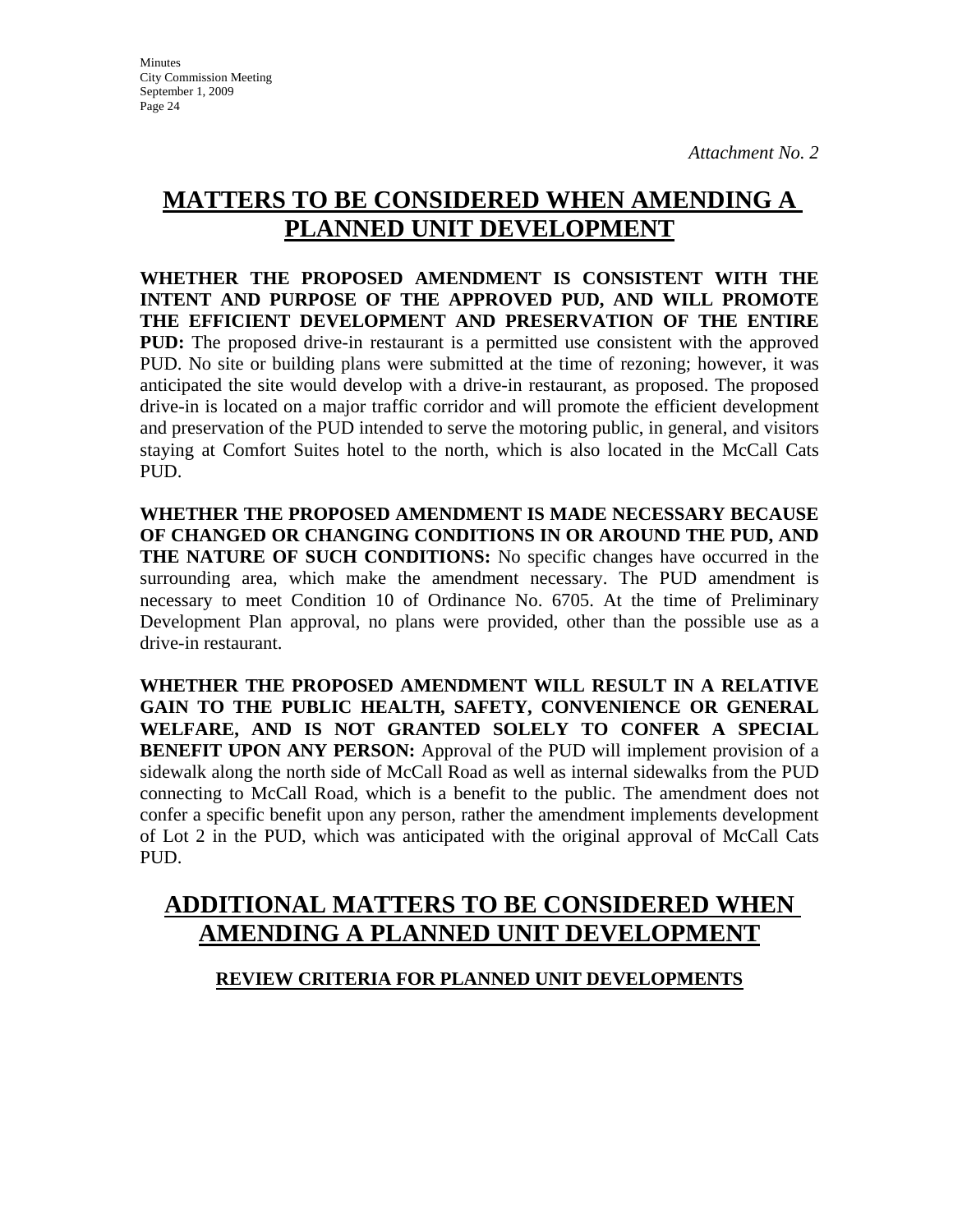**1. LANDSCAPING:** Landscaping is functional for the service commercial nature of the site and will consist of canopy, ornamental and evergreen trees, shrubs and lawn areas to be owned and maintained by individual lot owners. Landscaped areas will irrigated with underground systems. Minimum landscaping requirement for a commercial development's parking lot is 5% of the paved area. Lot 2 exceeds the minimum requirement with 14% of the site set aside as landscaped open space, primarily perimeter landscaping. Four trees would be required, based on the pavement area, and eight are proposed.

**2. SCREENING:** One dumpster is proposed to be shared by Lot 2 and Lot 3 and is located Lot 1, as well as the enclosed dumpster for the hotel.

**3. DRAINAGE:** The site is flat and will drain to McCall Road through recently constructed underground storm water conduit, which carries storm water to the drainage channel along Tuttle Creek Boulevard. A Storm water Drainage Analysis was previously submitted by the applicant's consultant, Sloan Meier Hancock-Engineers Surveyors, P. A., dated January 31, 2008 (attachment). The City Engineer reviewed and accepted the storm water analysis (memorandum dated May 12, 2008 attached). Minimal impact is expected on the drainage system.

**4. CIRCULATION:** Lot 2 will be served internally by Lodging Cats Place, which connects with Hungry Cats Place to the west of Lot 2. Lodging Cats Place extends east to west and connects to Hostetler Drive and Hays Drive. Hungry Cats Place extends from McCall Road to Lodging Cats Place. The site can also be accessed from a curb cut/driveway in the southeastern part of the site, which connects to the restaurant to the east. Access to Lot 2 is safe and efficient. There is no direct access onto McCall Road or Hungry Cats Place.

The drive-in is a counter clockwise circulation with access to the drive-in lane from the south part of the site along the east side of the building to the pick-up window on the west side of the building and exiting either back to the north on the east side of the site to Lodging Cats Place or to the east through the common driveway connection wit the restaurant to the east.

A Transportation Impact Study was previously submitted by the applicant's consultant, Sloan Meier Hancock-Engineers Surveyors, P. A., dated January 28, 2008 (attachment). The City Engineer has reviewed and accepted the transportation analysis (memorandum dated May 12, 2008 attached). The surrounding transportation network is adequate for the increased trips expected with the proposed commercial development.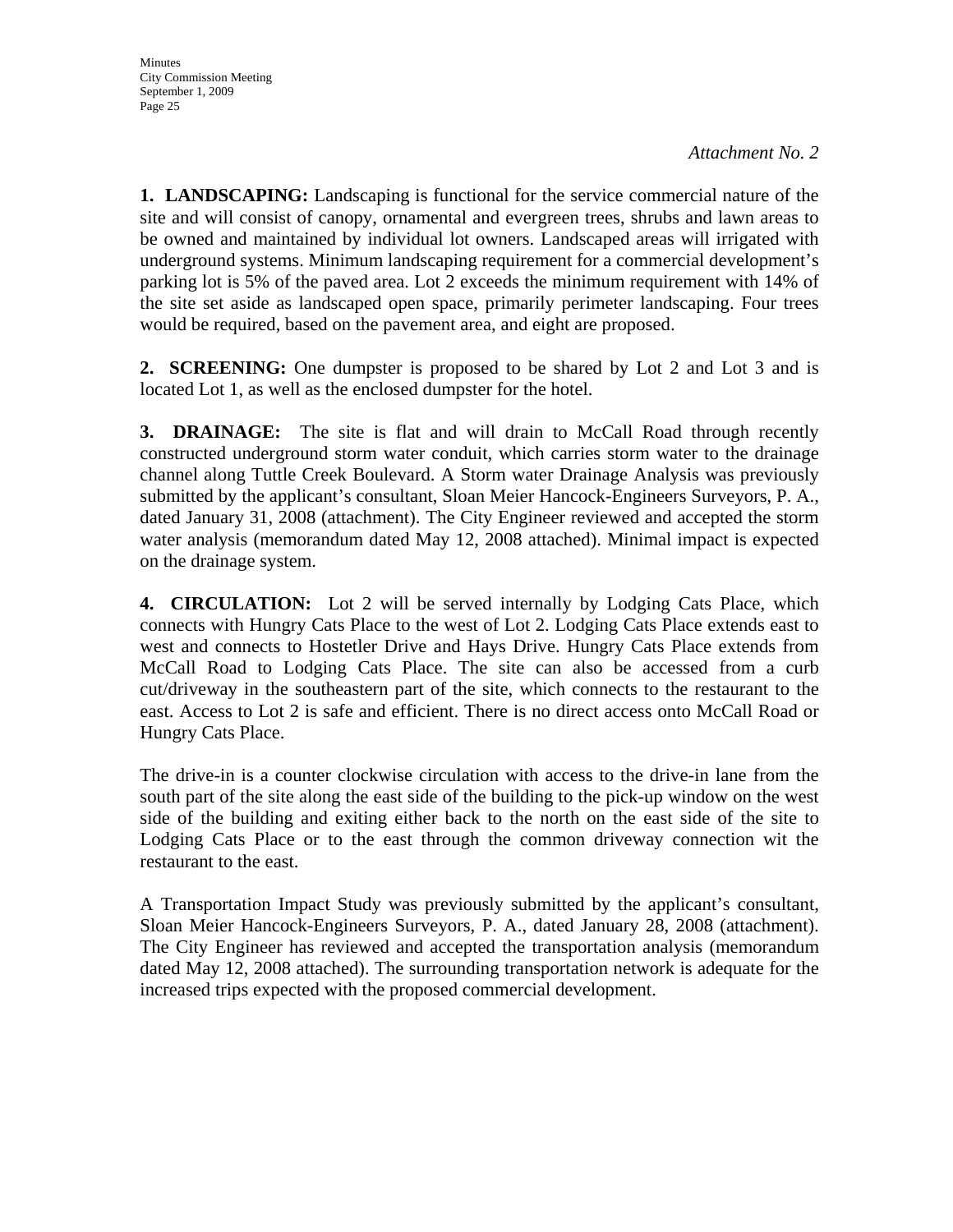Sidewalk is proposed, and required, along the north side of McCall Road and on the north side of Lodging Cats Place. Sidewalk will be provided from Lodging Cats Place to the common boundary line between Lots 2 and 3 and will extend to McCall Road for access for the public from the street to the hotel and the restaurants in lieu of sidewalk on Hays Drive and Hungry Cats Place. (Note: Hays Drive sidewalks will need to be provided at a future date when the street is built to an urban section.)

The restaurant requires 44 off-street parking spaces based on one parking space per three customers and one space for each employee on the work shift with the maximum number of employees present. Forty four parking spaces are proposed. Additionally, part of the customer traffic will be served by the drive-in and part from guests staying at the hotel to the immediate north that can walk to the restaurant.

**5. OPEN SPACE AND COMMON AREA:** Lot 2 is currently owned separately from Lots 1 and 3 in the subdivision. The majority of open space is in perimeter landscaping around the site.

**6. CHARACTER OF THE NEIGHBORHOOD:** Generally characterized as a mix of retail, drive-in and sit down restaurants, and industrial service businesses.

## **MATTERS TO BE CONSIDERED WHEN CHANGING ZONING DISTRICTS**

**1. EXISTING USE:** Lot 2 is vacant.

**2. PHYSICAL AND ENVIRONMENTAL CHARACTERISTICS:** Generally a flat site located in the build-able portion of the 100 Year Flood Plain. The 100 Year Flood elevation is 1008 feet. The lowest enclosed floor must be at least 1009 feet and is shown on the building footprint at 1009.5 feet. A local flood plain permit is required, prior to issuance of a building permit, and a state flood plain fill permit may be required as well, prior to issuance of the local flood plain permit.

## **3. SURROUNDING LAND USE AND ZONING:**

**(a.) NORTH:** Lodging Cats Place, hotel, industrial services and KSU research, new hotel; I-2, Industrial Park District, C-6, District and PUD.

**(b.) SOUTH:** McCall Road, Super Walmart; PUD.

**(c.) EAST:** Drive-in restaurant, Hayes Drive, self storage; PUD and I-2, Industrial Park District.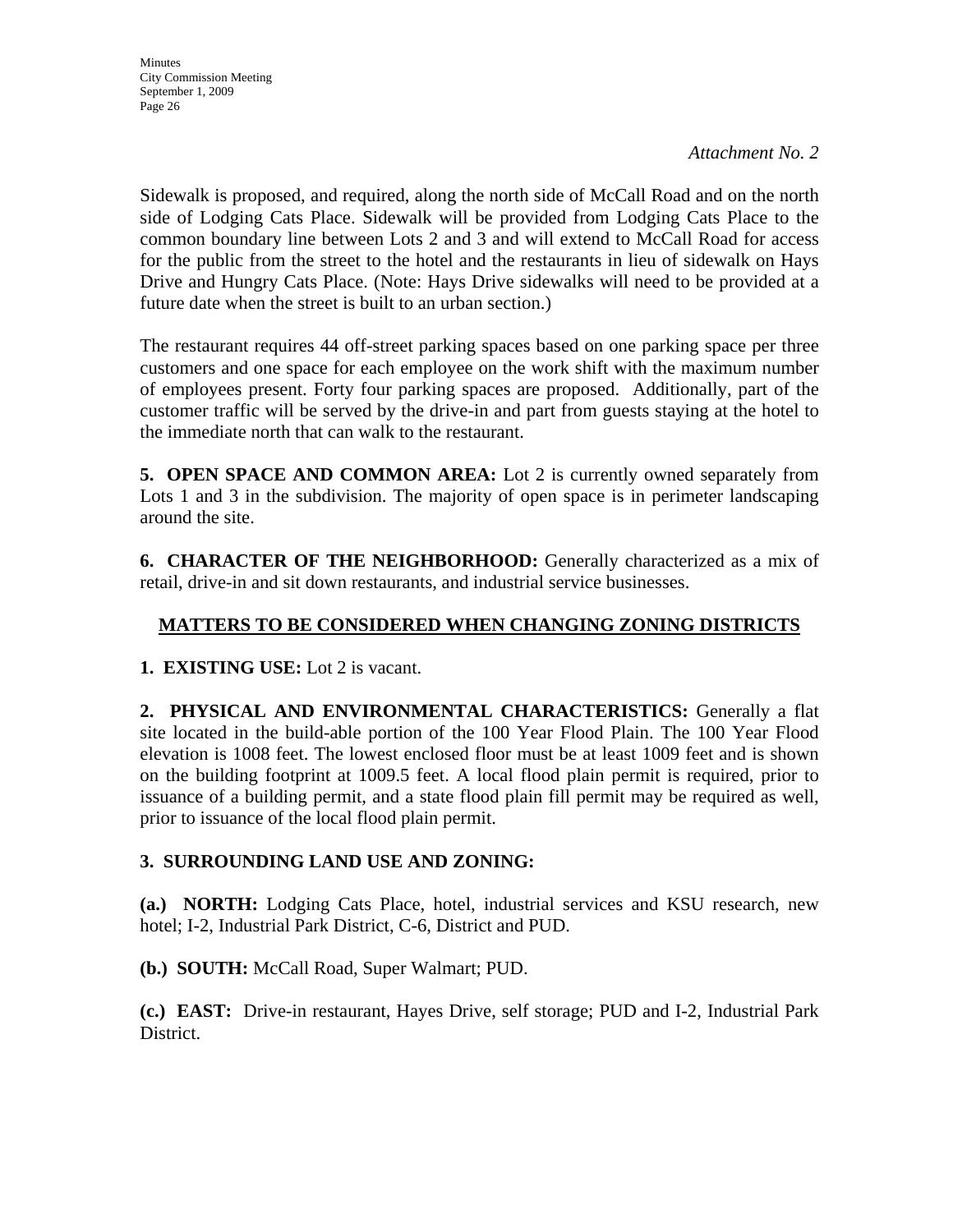**(d.) WEST:** Hungry Cats Place, auto service store, Hostetler Drive, and drive-in restaurants in the Limey Pointe development; PUD.

**4. CHARACTER OF THE NEIGHBORHOOD:** Generally characterized as a mix of retail, drive-in and sit down restaurants, and industrial service businesses.

**5. SUITABILITY OF SITE FOR USES UNDER CURRENT ZONING:** Lot 2 was rezoned to McCall Cats PUD. The proposed drive-in restaurant is a permitted use in the PUD.

**6. COMPATIBILITY OF PROPOSED DISTRICT WITH NEARBY PROPERTIES AND EXTENT TO WHICH IT MAY HAVE DETRIMENTAL**  AFFECTS: The site is in a commercial growth corridor and its development as a commercial PUD should be compatible with the surrounding neighborhood. Additional light, traffic and noise can be expected, but will be consistent with the predominately commercial neighborhood. The building is setback approximately 60 feet from McCall Road and parking is setback 15 feet from the front lot line along McCall Road. The proposed setbacks are generally consistent with the restaurant to the east, 70 feet for the building and generally 15 feet for the parking. Additional landscaping along McCall Road will buffer the reduced parking setbacks.

**7. CONFORMANCE WITH COMPREHENSIVE PLAN:** The Future Land Use Map for the Northeast Planning Area designates the site as Community Commercial (CC). The McCall Cats PUD was found to conform to the Comprehensive Plan when the PUD was approved June 17, 2008.

Applicable policies include:

## *COMMUNITY COMMERCIAL (CC)*

## *CC 1: Characteristics*

*Community Commercial Centers provide a mix of retail and commercial services in a concentrated and unified setting that serves the local community and may also provide a limited draw for the surrounding region. These centers are typically anchored by a larger national chain, between 120,000 and 250,000 square feet, which may provide sales of a variety of general merchandise, grocery, apparel, appliances, hardware, lumber, and other household goods. Centers may also be anchored by smaller uses, such as a grocery store, and may include a variety of smaller, complementary uses, such as restaurants, specialty stores (such as books, furniture, computers, audio, office supplies, or clothing stores), professional offices and health services. The concentrated, unified design of a community commercial center allows it to meet a variety of community needs in a "one-*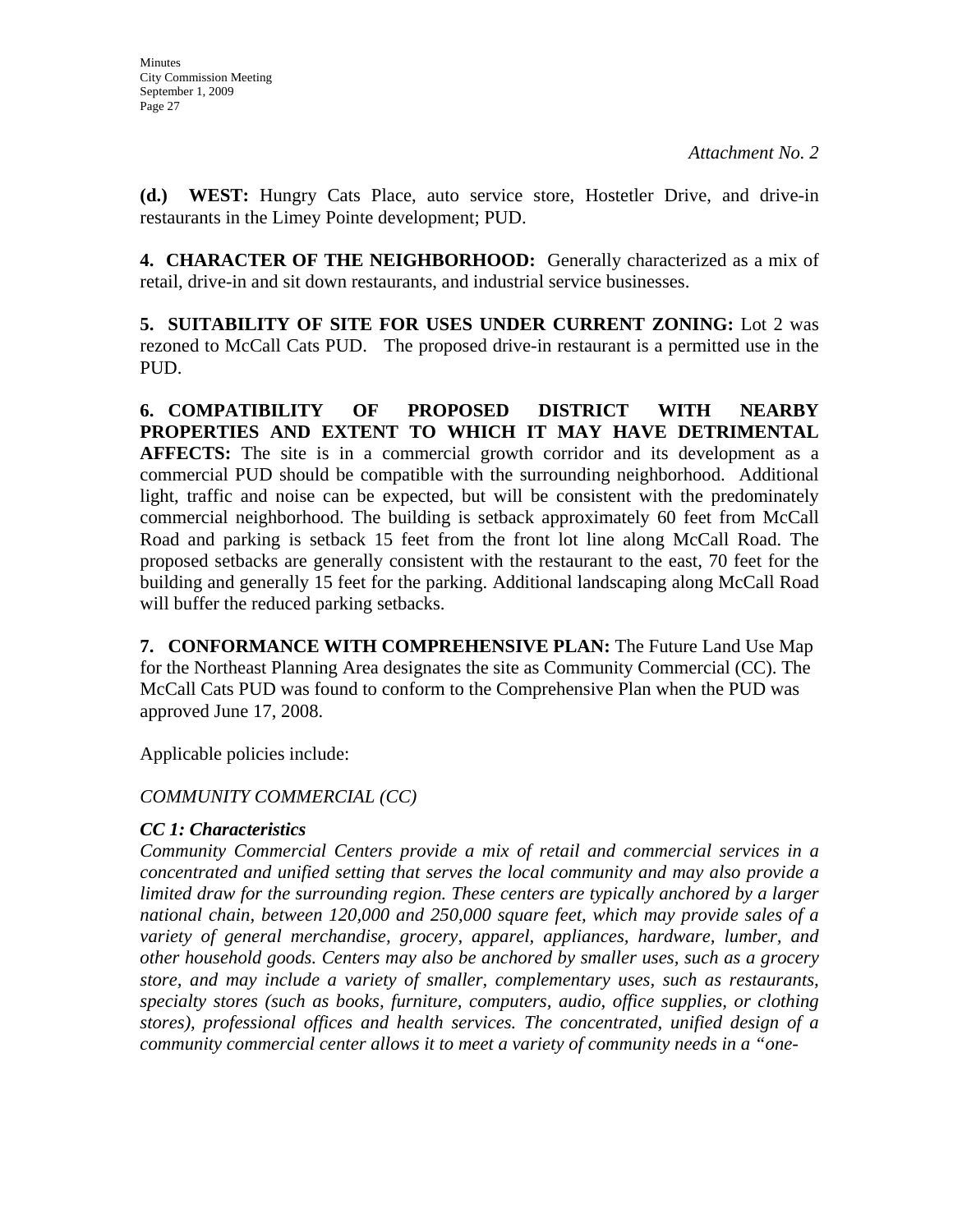*stop shop" setting, minimizing the need for multiple vehicle trips to various commercial areas around the community. Although some single use highway-oriented commercial activities will continue to occur in some areas, this pattern of development is generally not encouraged.* 

## *CC 2: Location*

*Community Commercial Centers should be located at the intersection of one or more major arterial streets. They may be located adjacent to urban residential neighborhoods and may occur along major highway corridors as existing uses become obsolete and are phased out and redeveloped over time. Large footprint retail buildings (often known as "big-box" stores) shall only be permitted in areas of the City where adequate access and services can be provided.* 

## *CC 3: Size*

*Typically require a site of between 10 and 30 acres.* 

## *CC 4: Unified Site Design*

*A unified site layout and design character (buildings, landscaping, signage, pedestrian and vehicular circulation) shall be required and established for the center to guide current and future phases of development. Building and site design should be used to create visual interest and establish a more pedestrian-oriented scale for the center and between out lots.* 

## *CC 5: Architectural Character*

- *Community Commercial Centers shall be required to meet a basic level of architectural detailing, compatibility of scale with surrounding areas, pedestrian and bicycle access, and mitigation of negative visual impacts such as large building walls, parking areas, and service and loading areas. While these requirements apply to all community commercial development, they are particularly important to consider for larger footprint retail buildings, or "big-box" stores. A basic level of architectural detailing shall include, but not be limited to, the following:*
- *Façade and exterior wall plane projections or recesses;*
- *Arcades, display windows, entry areas, awnings, or other features along facades facing public streets;*
- *Building facades with a variety of detail features (materials, colors, and patterns); and*
- *High quality building materials.*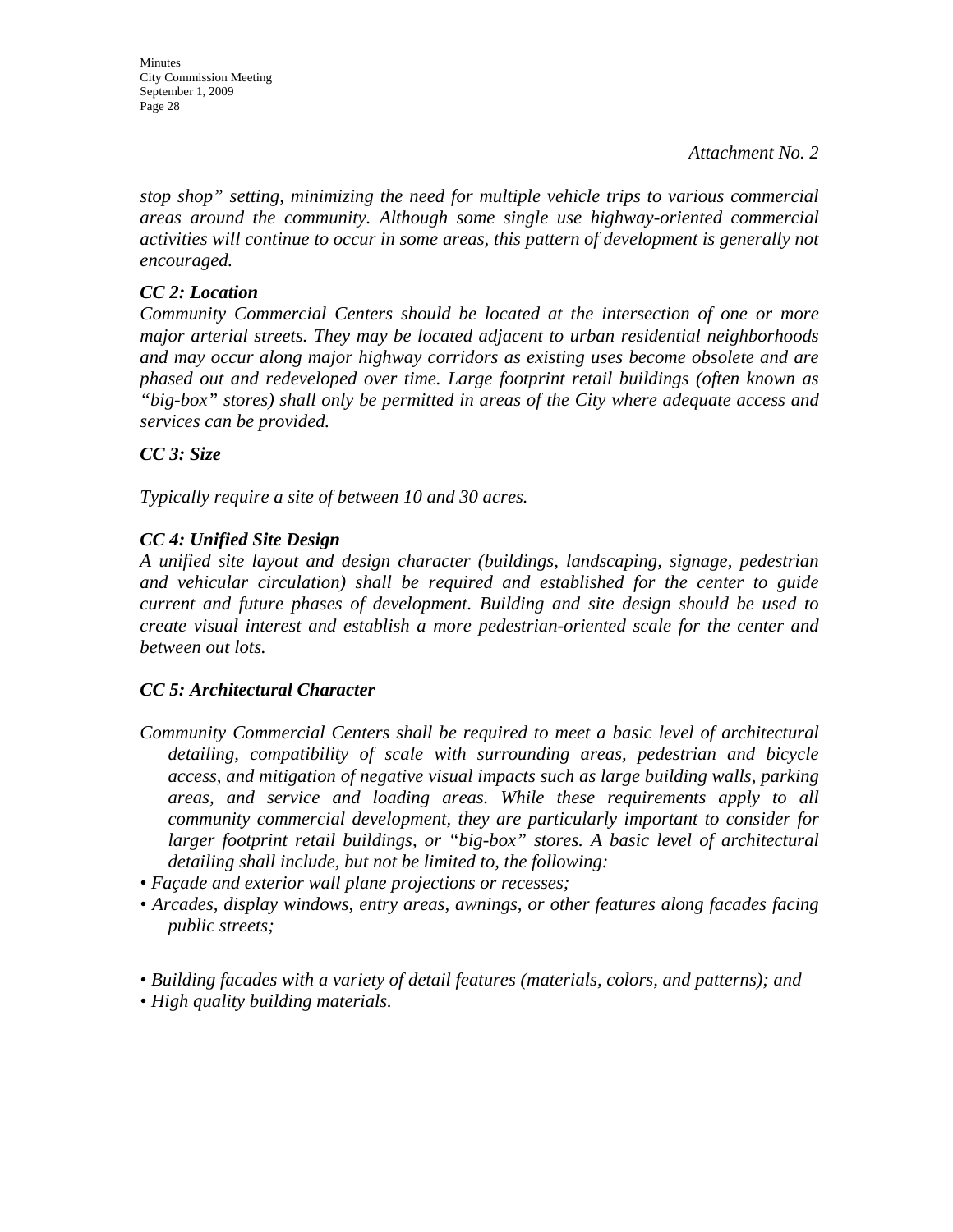## *CC 6: Organization of Uses*

*Community commercial services should be concentrated and contained within planned activity centers, or nodes, throughout the community. Within each activity center or node, complementary uses should be clustered within walking distance of each other to facilitate efficient, "one-stop shopping", and minimize the need to drive between multiple areas of the center. Large footprint retail buildings, or "big-box" stores should be incorporated as part of an activity center or node along with complementary uses. Isolated single store developments are strongly discouraged.* 

## *CC 7: Parking Design and Layout*

*Uninterrupted expanses of parking should be avoided. Parking areas should be broken into smaller blocks divided by landscaping and pedestrian walkways. Parking areas should be distributed between the front and sides of buildings, or front and rear, rather than solely in front of buildings to the extent possible.* 

## *CC 8: Circulation and Access*

*Clear, direct pedestrian connections should be provided through parking areas to building entrances and to surrounding neighborhoods or streets. Integrate main entrances or driveways with the surrounding street network to provide clear connections between uses for vehicles, pedestrians, and bicycles.* 

The PUD amendment is in general conformance to the Comprehensive Plan.

## **8. ZONING HISTORY AND LENGTH OF TIME VACANT AS ZONED:**

| 1968 - 1969   | Site annexed and zoned to commercial and industrial<br>districts.                                                                                                                 |
|---------------|-----------------------------------------------------------------------------------------------------------------------------------------------------------------------------------|
| 1970's        | Lot 2 rezoned from I-2 District to C-6, Heavy Commercial<br>District.                                                                                                             |
| Sept. 5, 2006 | Lot 1 rezoned as part of Limey Pointe PUD.                                                                                                                                        |
| Oct. 17, 2006 | Lot 3 rezoned from C-6, to C-5, Highway Service<br>Commercial District.                                                                                                           |
| May 19, 2008  | Manhattan Urban Area Planning Board recommends<br>approval of rezoning entire site of McCall Cats to PUD,<br>Commercial Planned Unit Development District, with 10<br>conditions. |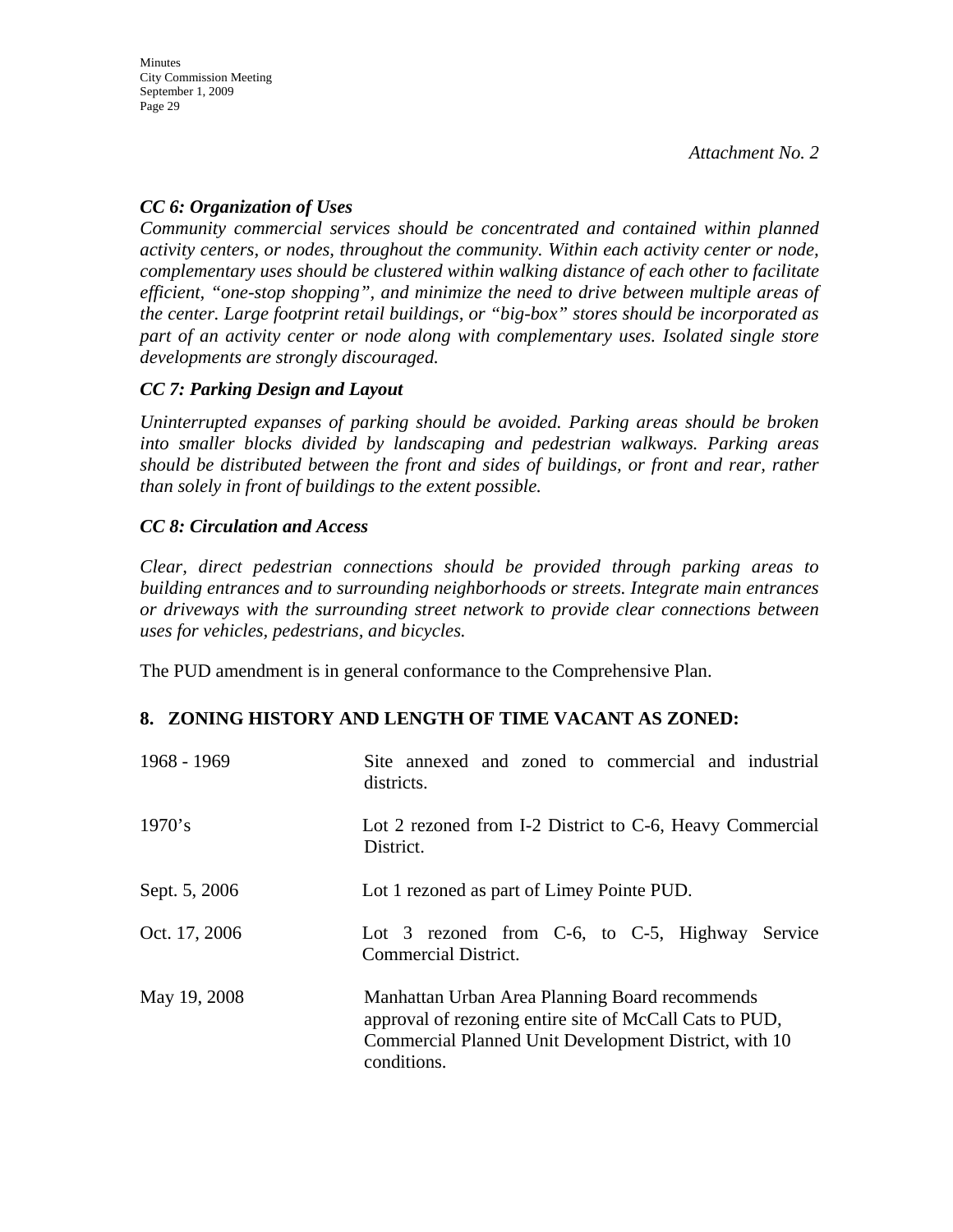**Minutes** City Commission Meeting September 1, 2009 Page 30

*Attachment No. 2*

| June 3, 2008           | City Commission approves first reading of an ordinance<br>rezoning McCall Cats PUD.                                                                                                       |
|------------------------|-------------------------------------------------------------------------------------------------------------------------------------------------------------------------------------------|
| June 17, 2008          | City Commission approves Ordinance No. 6705 rezoning<br>McCall Cats PUD.                                                                                                                  |
| <b>August 4, 2008</b>  | Manhattan Urban Area Planning Board approves the Final<br>Development Plan for Lots 1 and 3 of the McCall Cats PUD<br>and the Final Plat of Lots 1, 2 and 3, McCall Cats PUD<br>Addition. |
| <b>August 19, 2008</b> | City Commission accepts easements and rights-of-way as<br>shown on the Final Plat of McCall Cats PUD Addition.                                                                            |

**9. CONSISTENCY WITH INTENT AND PURPOSE OF THE ZONING ORDINANCE:** The intent and purpose of the Zoning Regulations is to protect the public health, safety, and general welfare; regulate the use of land and buildings within zoning districts to assure compatibility; and to protect property values.

The PUD Regulations are intended to provide a maximum choice of living environments by allowing a variety of housing and building types; a more efficient land use than is generally achieved through conventional development; a development pattern that is in harmony with land use density, transportation facilities and community facilities; and a development plan which addresses specific needs and unique conditions of the site which may require changes in bulk regulations or layout.

The proposed PUD amendment is generally consistent with the intent and purposes of the Zoning Regulations, d the intent of the PUD Regulations, and Ordinance No. 6705, subject to the conditions of approval. The proposed rezoning implements the Comprehensive Plan and site plans ensure compatibility with surrounding properties and public facilities.

**10. RELATIVE GAIN TO THE PUBLIC HEALTH, SAFETY AND WELFARE THAT DENIAL OF THE REQUEST WOULD ACCOMPLISH, COMPARED WITH THE HARDSHIP IMPOSED UPON THE INDIVIDUAL OWNER:** There appears to be no gain to the public that denial would accomplish. The public street network should not be adversely affected and storm water will be directed to public storm water improvements. Adequate public improvements can serve the site. It may a hardship to the owners if the rezoning is denied as no apparent public gain results from denial.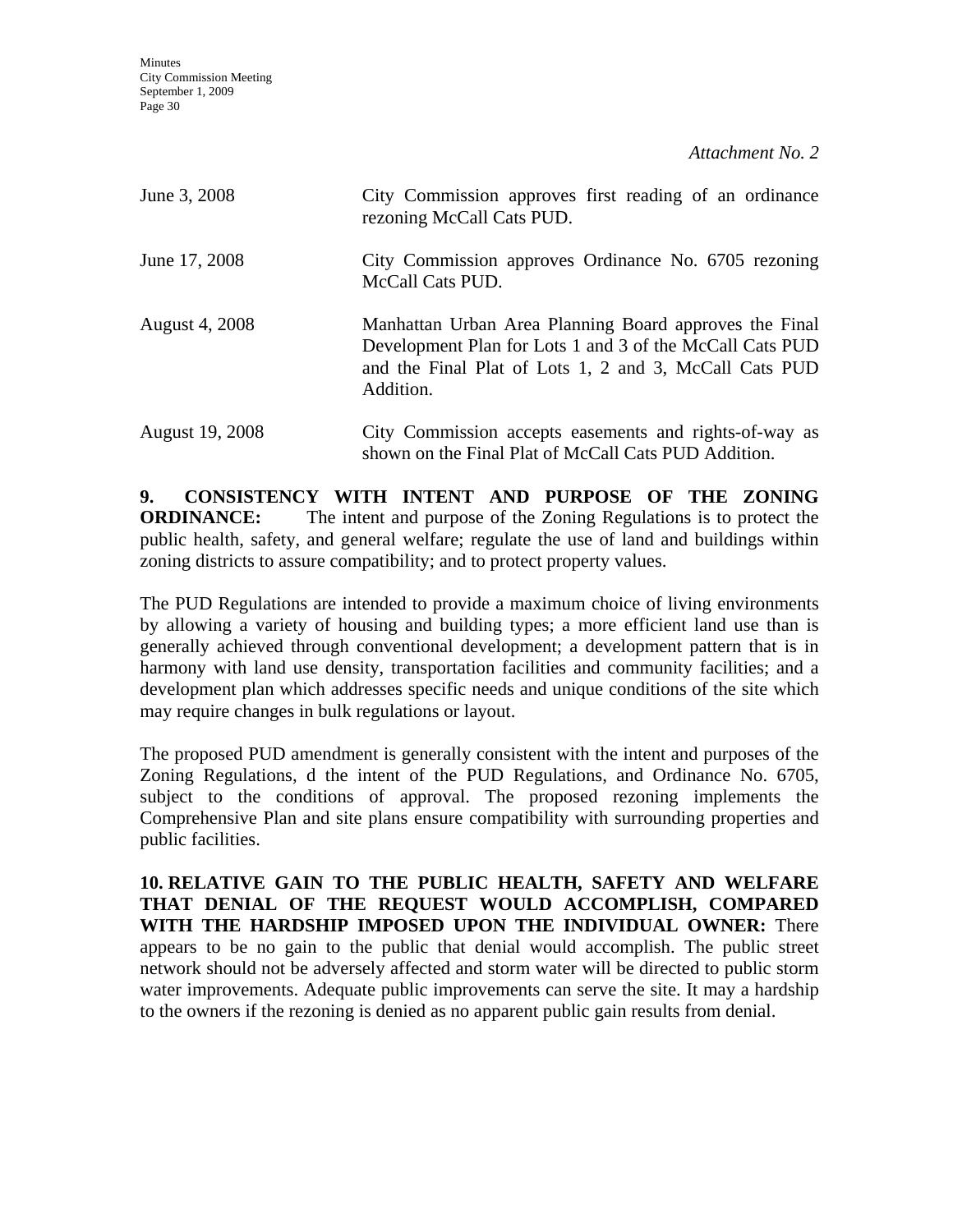**11. ADEQUACY OF PUBLIC FACILITIES AND SERVICES:** Adequate public improvements are available to serve the proposed development.

## **12. OTHER APPLICABLE FACTORS:** None.

13. STAFF COMMENTS AND RECOMMENDATION: The Planning Board will need to determine if the proposed pole sign is consistent with Condition No. 6 of Ordinance No. 6705. If the proposed pole sign is not consistent, the Board will need to add an appropriate condition regarding the design of the sign and direct the applicant accordingly. If the Board determines the proposed pole sign is consistent, the Board should make a finding that the proposed design is consistent with Condition No. 6. No condition of approval will be required if the Board finds the proposed pole sign is consistent with Condition No. 6**.** 

City Administration recommends approval of the proposed Amendment of the McCall Cats Commercial Planned Unit Development and Ordinance No. 6705, with the following condition of approval:

1. The Final Development Plan for Lot 2 shall be subject to the conditions of approval of Ordinance No. 6705.

# **ALTERNATIVES:**

- 1. Recommend approval of the proposed Amendment of the McCall Cats Commercial Planned Unit Development and Ordinance No. 6705, stating the basis for such recommendation.
- 2. Recommend denial of the proposed Amendment of the McCall Cats Commercial Planned Unit Development and Ordinance No. 6705, stating the specific reasons for denial.
- 3. Table the proposed Amendment to a specific date, for specifically stated reasons.

# **POSSIBLE MOTION:**

The Manhattan Urban Area Planning Board recommends approval of the proposed Amendment of the McCall Cats Commercial Planned Unit Development and Ordinance No. 6705, based on the findings in the Staff Report and the one condition of approval recommended by City Administration.